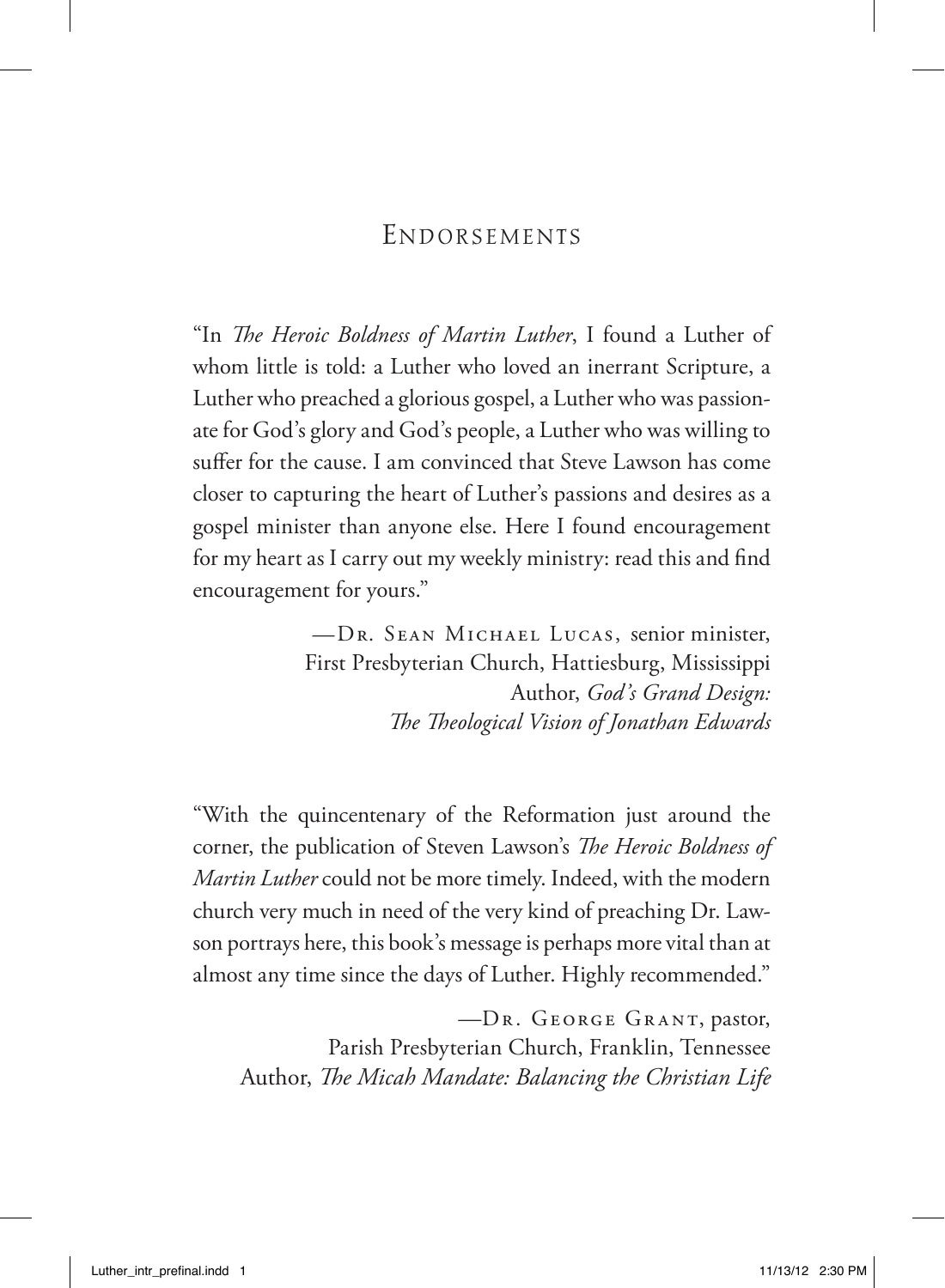"Here is a profile of Luther the preacher in all his red-blooded roughness and desperate, dogged faithfulness. Steven Lawson has captured the spirit of this volcanic Reformer superbly, and the result is deeply stirring. This is a most welcome book for today, when the church is in such desperate need of reformation. May it help to rouse a generation of Luthers."

> —Dr. Michael Reeves, head of theology, Universities and Colleges Christian Fellowship, UK Author, *The Unquenchable Flame: Discovering the Heart of the Reformation*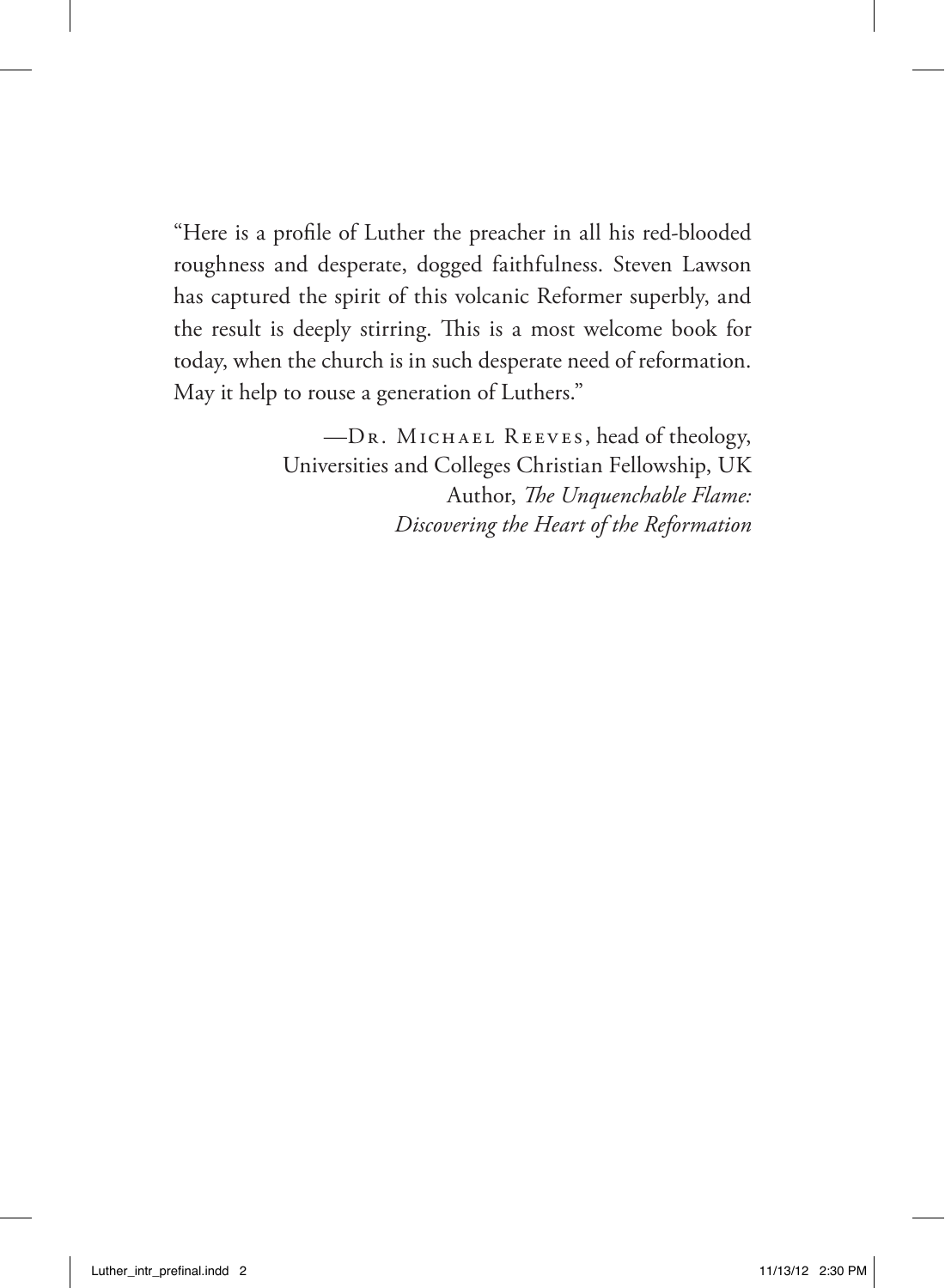The Heroic Boldness *of*

# Martin Luther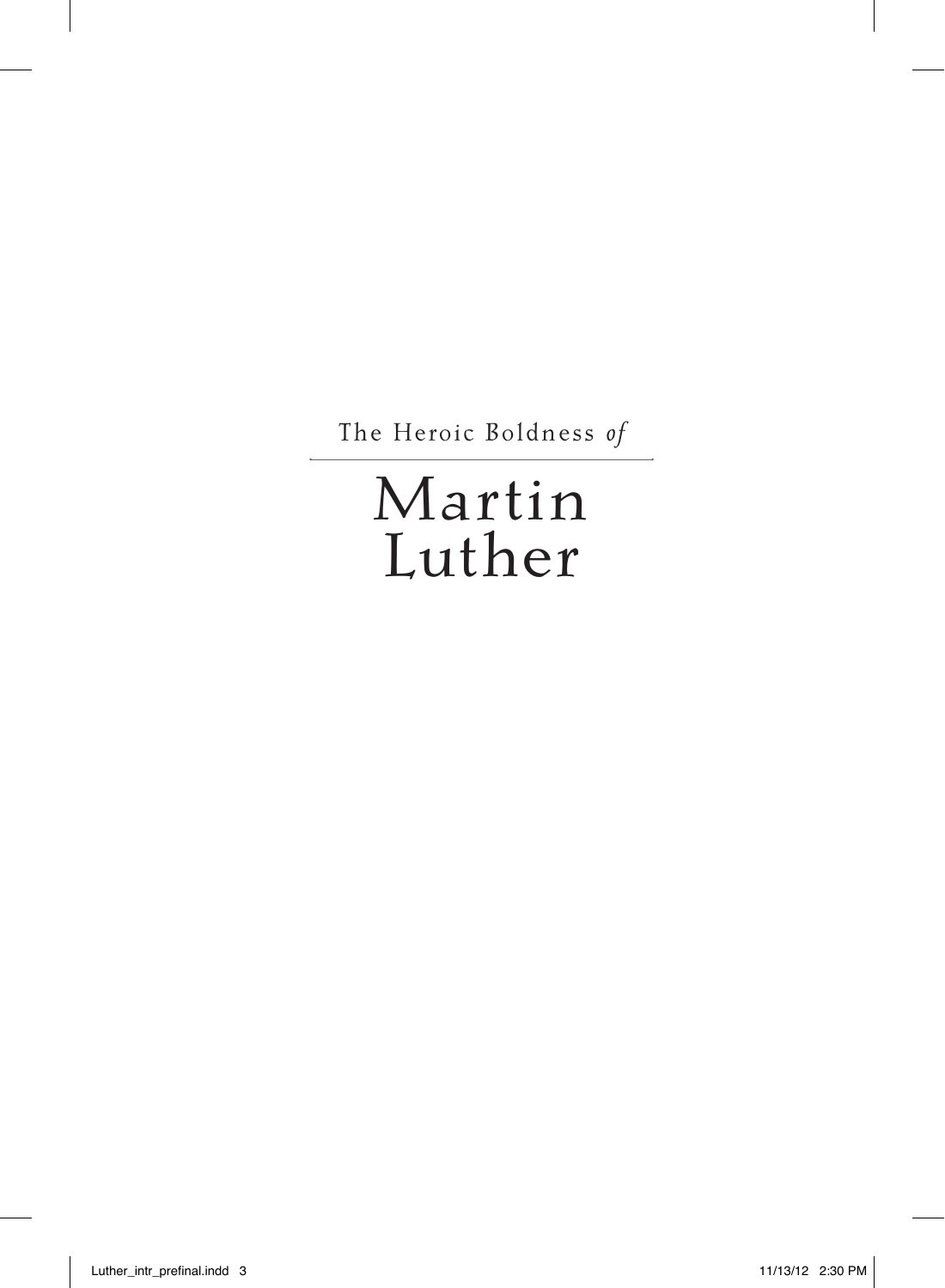#### **The Long Line of Godly Men Profiles**

Series editor, Steven J. Lawson

*The Expository Genius of John Calvin* by Steven J. Lawson

*The Unwavering Resolve of Jonathan Edwards* by Steven J. Lawson

> *The Mighty Weakness of John Knox* by Douglas Bond

*The Gospel Focus of Charles Spurgeon* by Steven J. Lawson

*The Heroic Boldness of Martin Luther* by Steven J. Lawson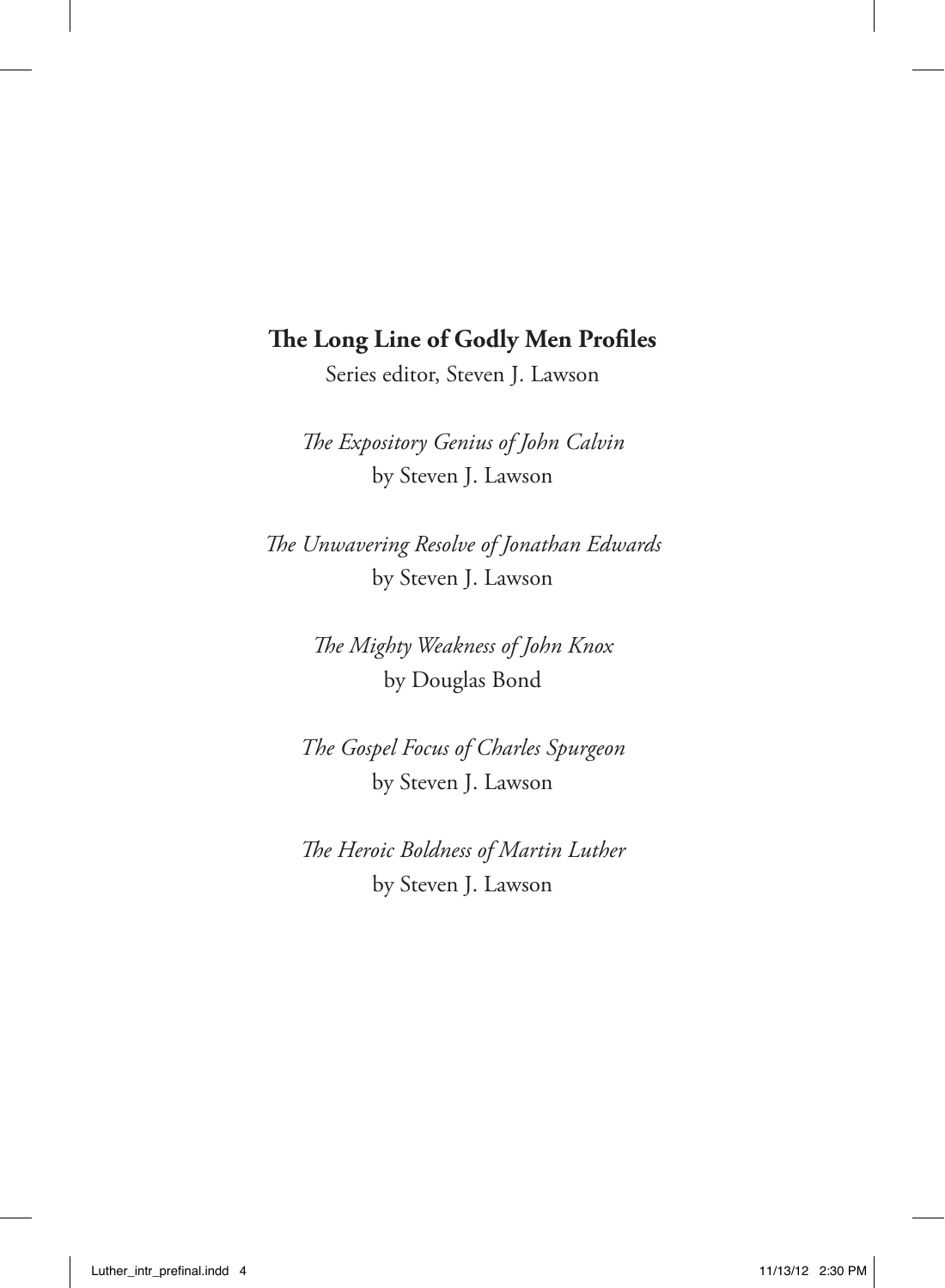

A **Long Line of Godly Men** Profile

# The Heroic Boldnes *of*

# Martin Luther

# STEVEN J. LAWSON



R Reformation Trust A DIVISION OF LIGONIER MINISTRIES, ORLANDO, FL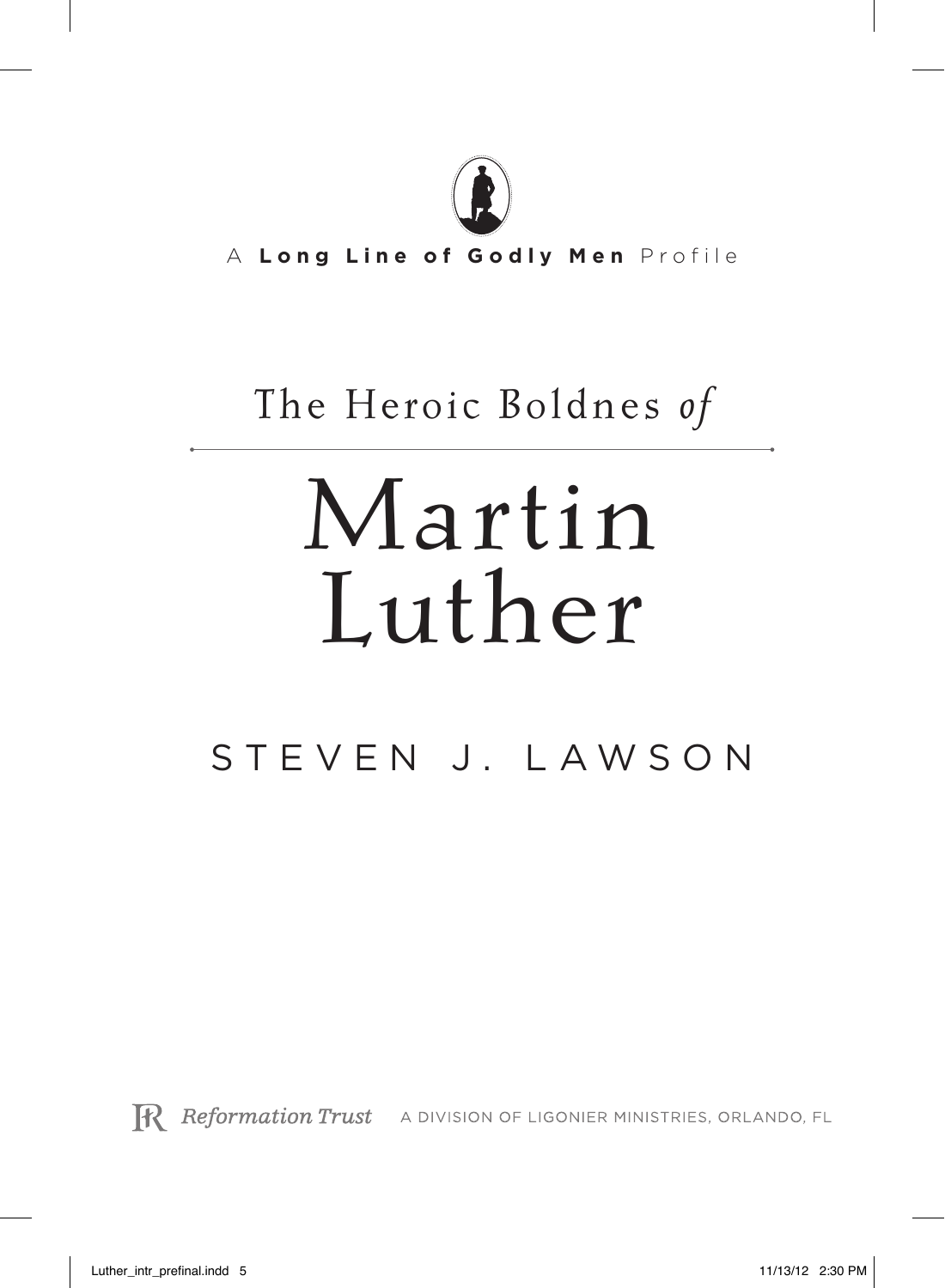*The Heroic Boldness of Martin Luther* © 2013 by Steven J. Lawson

Published by Reformation Trust a division of Ligonier Ministries 421 Ligonier Court, Sanford, FL 32771 Ligonier.org ReformationTrust.com

Printed in city, state Printing company name Month and year First printing

All rights reserved. No part of this publication may be reproduced, stored in a retrieval system, or transmitted in any form or by any means—electronic, mechanical, photocopy, recording, or otherwise—without the prior written permission of the publisher, Reformation Trust. The only exception is brief quotations in printed reviews.

Cover design: Cover illustration: Interior design and typeset: Katherine Lloyd, The DESK

Unless otherwise indicated, all Scripture quotations are from The Holy Bible, English Standard Version, copyright © 2001 by Crossway Bibles, a division of Good News Publishers. Used by permission. All rights reserved.

#### **Library of Congress Cataloging-in-Publication Data**

Lawson, Steven J. The heroic boldness of Martin Luther / Steven J. Lawson. p. cm. -- (A long line of Godly men profile) Includes bibliographical references (p. ) and index. ISBN 978-1-56769-321-8 1. Luther, Martin, 1483-1546. I. Title. BR332.5.L39 2013 284.1092--dc23

2012037415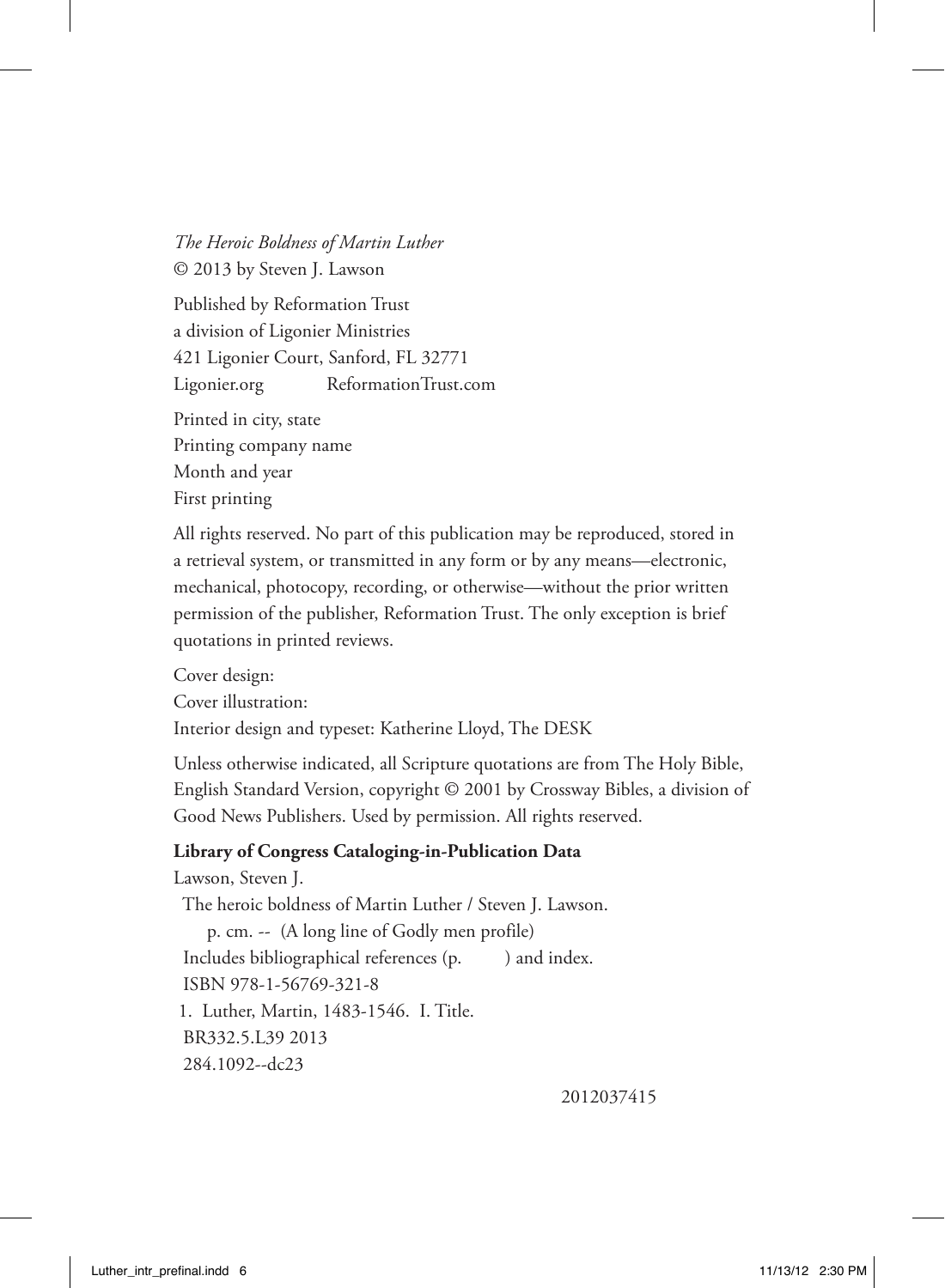This book is dedicated to a lifelong, faithful friend,

Ty Miller

whose firm commitment to Jesus Christ and extraordinary leadership skills have helped launch OnePassion Ministries, a work devoted to the advancement of the truth of the Word of God around the world.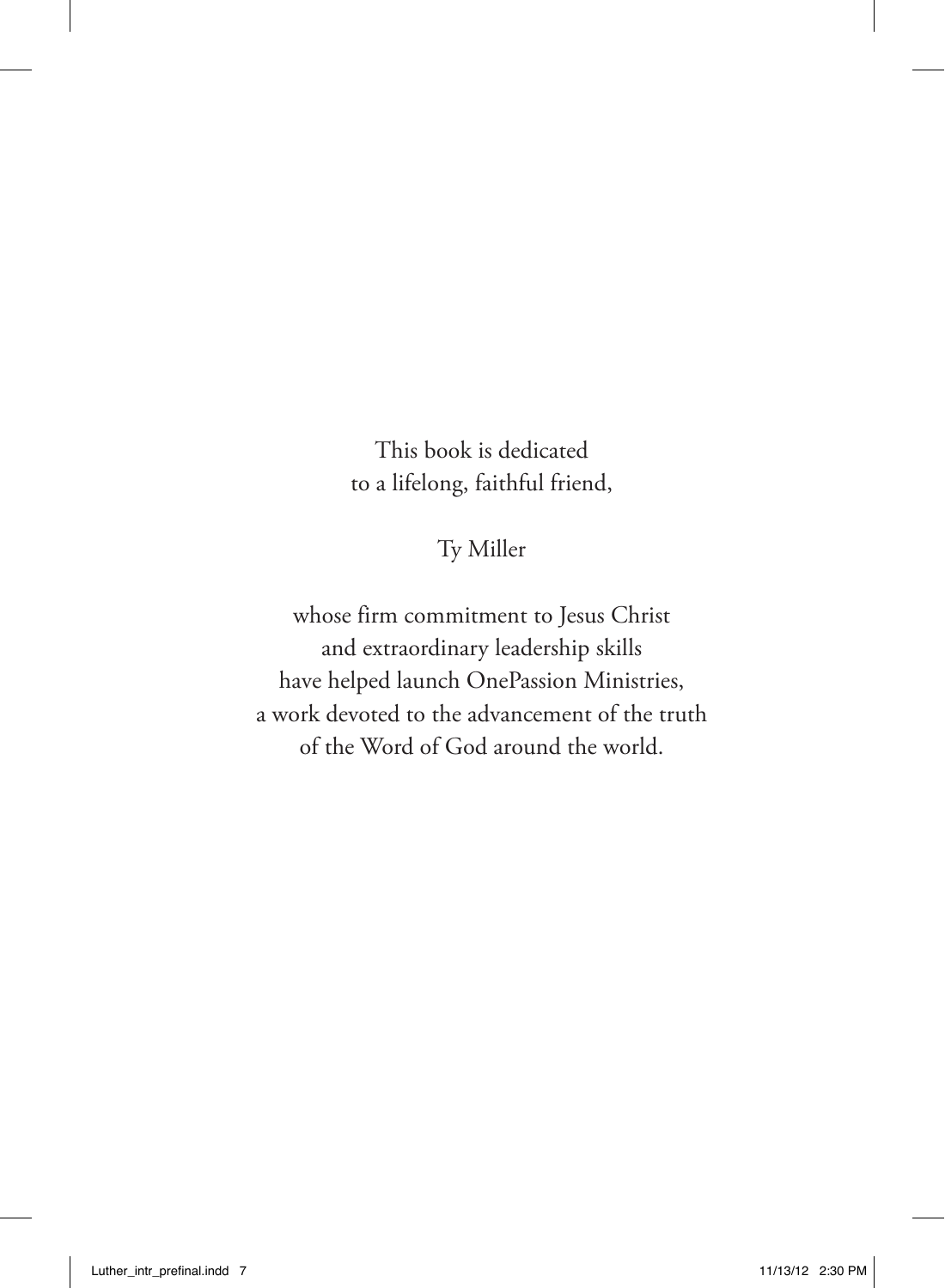# TABLE OF CONTENTS

| Foreword  | Followers Worthy to be Followed. xi |
|-----------|-------------------------------------|
| Preface   | The Call for a New Reformation xv   |
| Chapter 1 | Luther's Life and Legacy. 1         |
| Chapter 2 | A Deep Conviction about the Word 25 |

- • Verbal Inspiration
- Divine Inerrancy
- • Supreme Authority
- Intrinsic Clarity
- • Complete Sufficiency

#### *Chapter 3* A Relentless Drive in the Study . . . . . . 43

- • Humble Submission
- • Scripture Intake
- • Literal Interpretation
- • Original Languages
- • Spirit Illumination

*Chapter 4* A Firm Commitment to the Text . . . . . . 61

- • Concise Introduction
- • Biblical Exposition
- • Divine Law
- • Christ Exaltation
- • Cross Magnification
- Personal Application
- • Gospel Invitation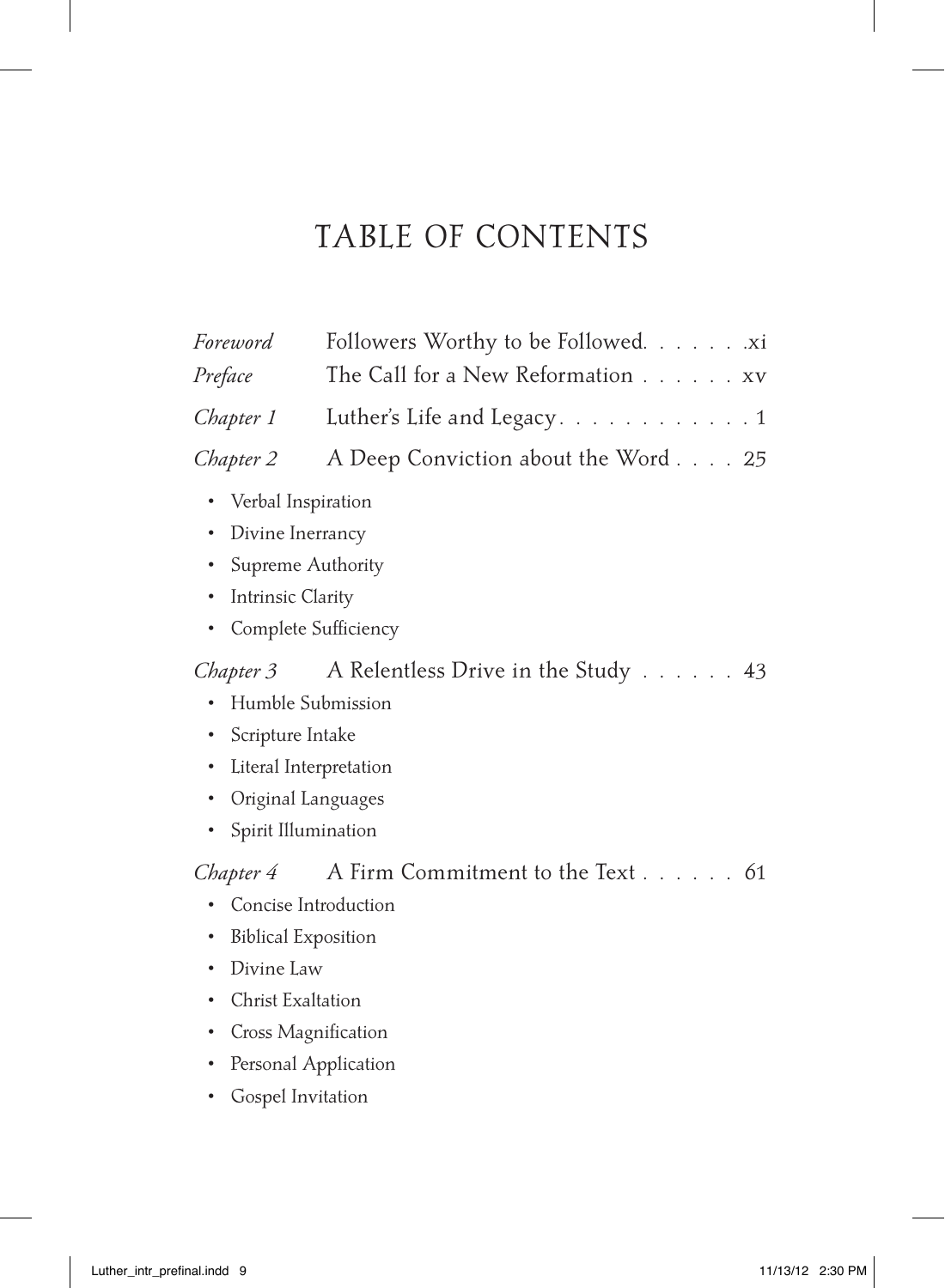#### *Chapter 5* A Passionate Delivery in the Pulpit . . . . 83

- • Indomitable Spirit
- Fervent Intensity
- • Accessible Speech
- • Colorful Expressions

*Chapter 6* A Fearless Declaration of the Truth . . . . 99

- Full Disclosure
- • Confident Assertions
- • Firm Determination
- • Undaunted Courage
- Daring Defense

| Conclusion We Want Again Luthers! 119                                                            |  |  |  |  |  |  |  |  |  |  |  |  |  |
|--------------------------------------------------------------------------------------------------|--|--|--|--|--|--|--|--|--|--|--|--|--|
| $Notes. \ldots \ldots \ldots \ldots \ldots \ldots \ldots \ldots \ldots \ldots \ldots \ldots 123$ |  |  |  |  |  |  |  |  |  |  |  |  |  |
| $Bibliography \ldots \ldots \ldots \ldots \ldots \ldots \ldots \ldots \ldots \ldots 137$         |  |  |  |  |  |  |  |  |  |  |  |  |  |
|                                                                                                  |  |  |  |  |  |  |  |  |  |  |  |  |  |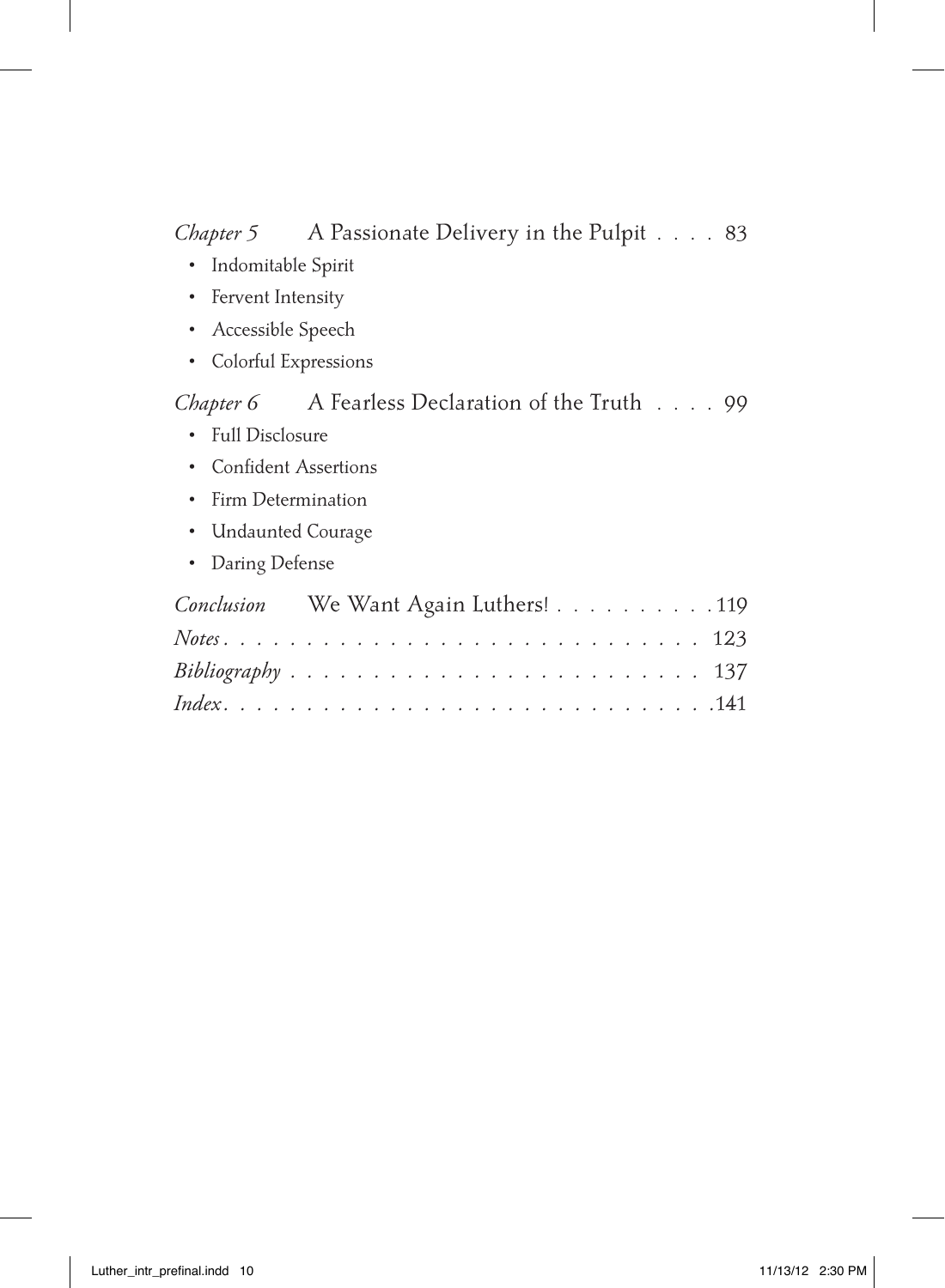**FOREWORD** 

# Followers Worthy to be Followed

Down through the centuries, God has raised up a long line of godly men, those whom He has mightily used at critical junctures of church history. These valiant individuals have come from all walks of life—from the ivy-covered halls of elite schools to the dusty back rooms of tradesmen's shops. They have arisen from all points of this world—from highly visible venues in densely populated cities to obscure hamlets in remote places. Yet despite these differences, these pivotal figures, trophies of God's grace, have had much in common.

Certainly each man possessed stalwart faith in God and the Lord Jesus Christ, but more can be said. Each of them held deep convictions as to the God-exalting truths known as the doctrines of grace. Though they differed in secondary matters of theology, they stood shoulder to shoulder in championing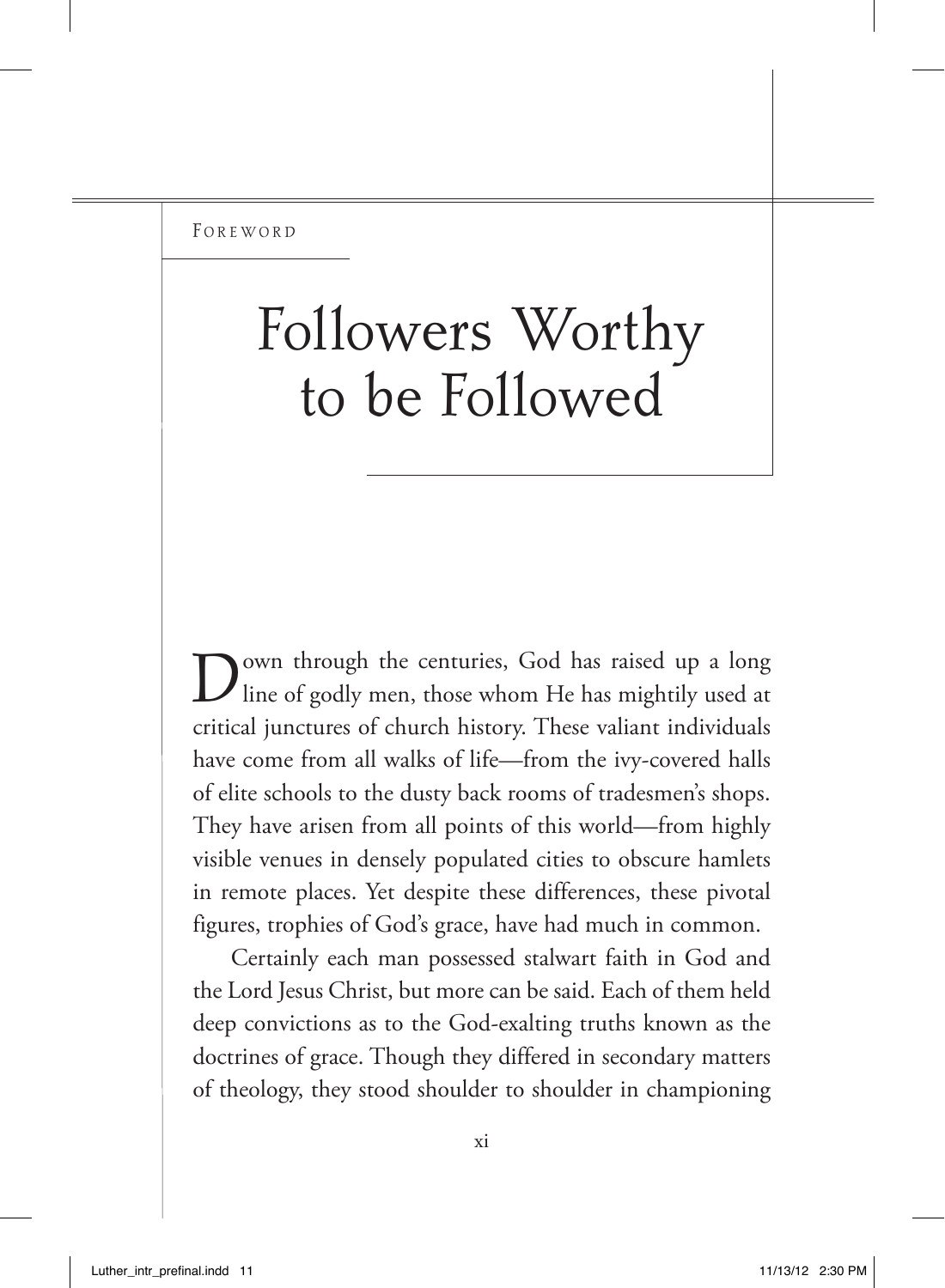the doctrines that magnify the sovereign grace of God in His saving purposes in the world. To a man, they upheld the essential truth that "salvation is of the Lord" (Ps. 3:8; Jonah 2:9).

How did these truths affect their lives? Far from paralyzing them, the doctrines of grace enflamed their hearts with reverential awe for God and humbled their souls before His throne. Moreover, the truths of sovereign grace emboldened these men to further the cause of Christ on the earth. This fact should not surprise us, as history reveals that those who embrace these truths are granted extraordinary confidence in their God. With an enlarged vision of Him, they step forward and accomplish the work of many men, leaving a godly influence on generations to come. They arise with wings like eagles and soar over their times in history. Experientially, the doctrines of grace renew their spirits and empower them to serve God in their divinely appointed hours.

The Long Line of Godly Men Profiles aim to highlight key figures from this procession of sovereign-grace men. It is the purpose of this series to explore how these figures used their God-given gifts and abilities to further the kingdom of heaven. Because they were stalwart followers of Christ, their examples are worthy of emulation today.

The famed German Reformer Martin Luther is the focus of this volume. In a day when the church greatly needed to hear the truth, Luther's voice thundered with holy boldness throughout Europe. Amid the doctrinal declines of that hour, Luther spoke courageously, asserting an unwavering allegiance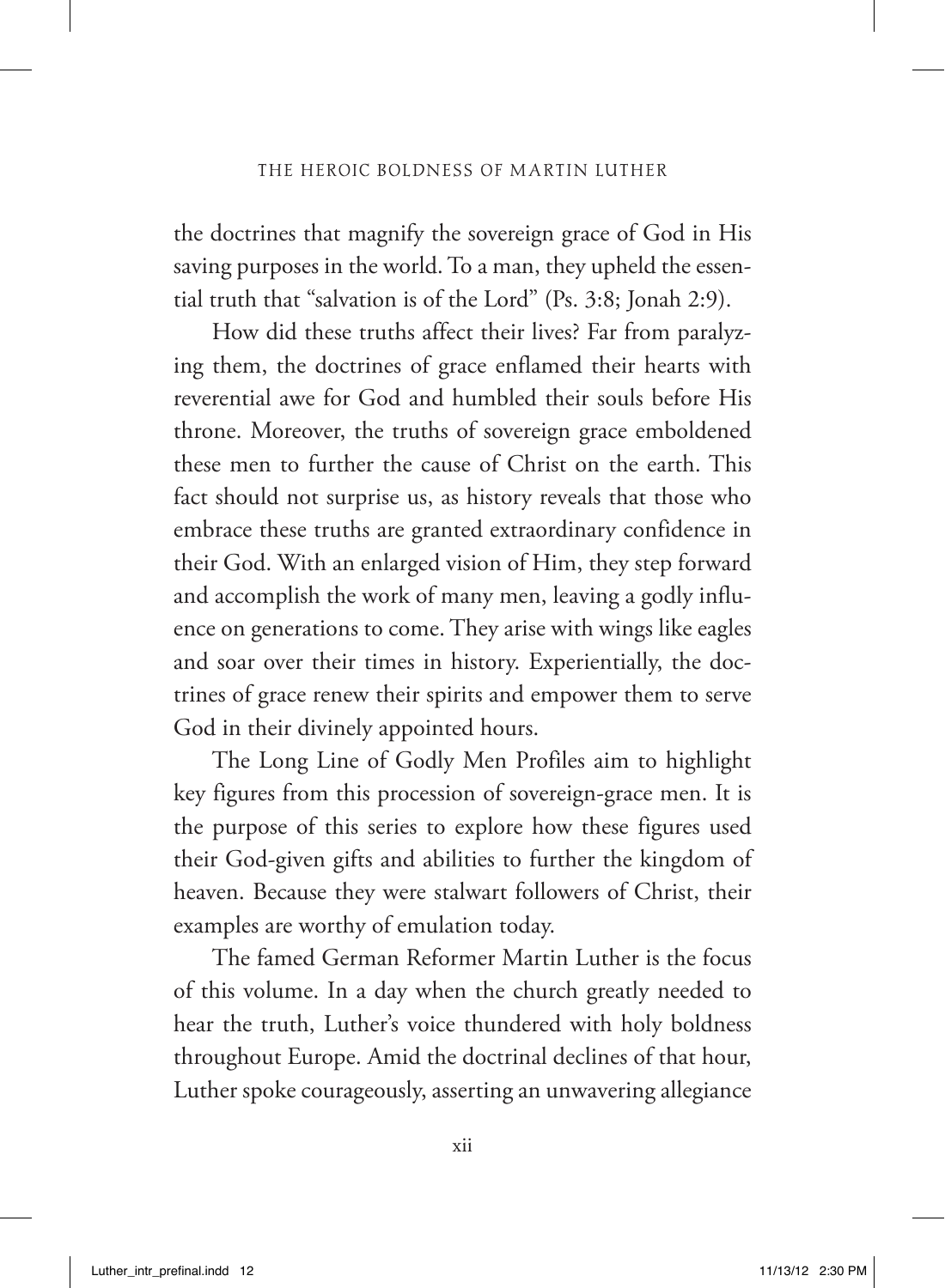#### Followers Worthy to be Followed

to Scripture alone. This Reformer was filled with audacious bravery as he confronted the church in Rome with its departure from the true saving gospel. His singular commitment to biblical truth became the driving force behind the Reformation. As the Lord empowered Luther, his pulpit became one of the most clarion sounding boards for His Word this world has ever witnessed. For these reasons, Luther remains eminently worthy to be profiled in this series.

May the Lord use this book to greatly embolden you so that, like Luther, you will leave an indelible mark on this world for God. Through this profile, may you be strengthened to walk in a manner worthy of your calling. May you be full of Scripture, and thereby emboldened in your ministry for Him.

*Soli Deo gloria!*

 —*Steven J. Lawson* Series editor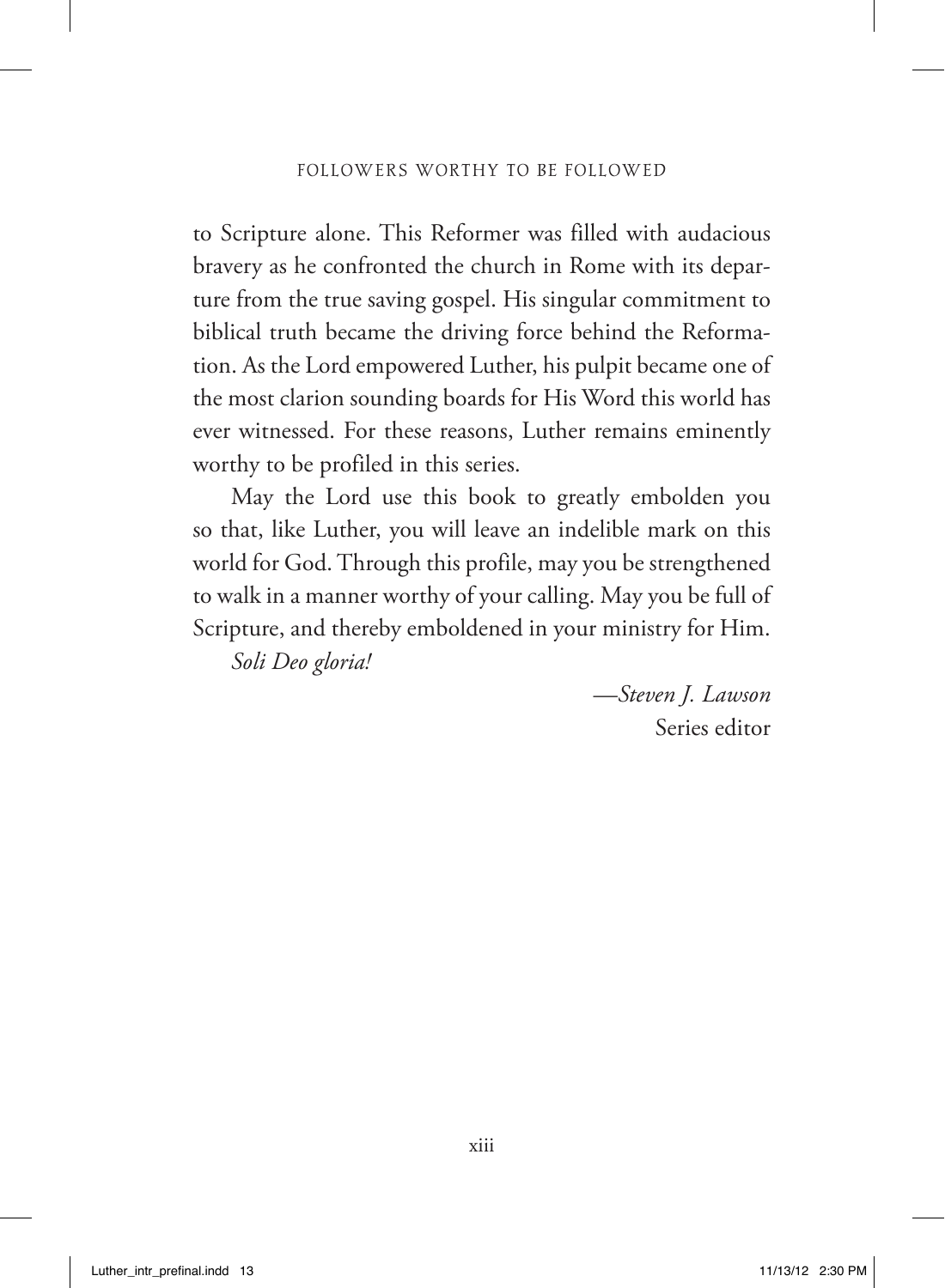**PREFACE** 

# The Call for a New Reformation

October 31, 1517, is a pivotal date in church history, one<br>Oon which the course of human events in Western civilization dramatically turned. On that date, Martin Luther, a relatively obscure professor of Bible at the University of Wittenberg, Germany, nailed his Ninety-Five Theses to the front door of the Castle Church in Wittenberg. This onetime Augustinian monk was registering his protest against the abuses of the sale of indulgences by the papacy. No one that day foresaw the firestorm Luther was about to unleash. This one bold act proved to be "the shot heard around the world" that launched the Protestant Reformation.

Noted church historian Philip Schaff has said that next to the beginning of Christianity, the Protestant Reformation was "the greatest event in history."<sup>1</sup> It was an unprecedented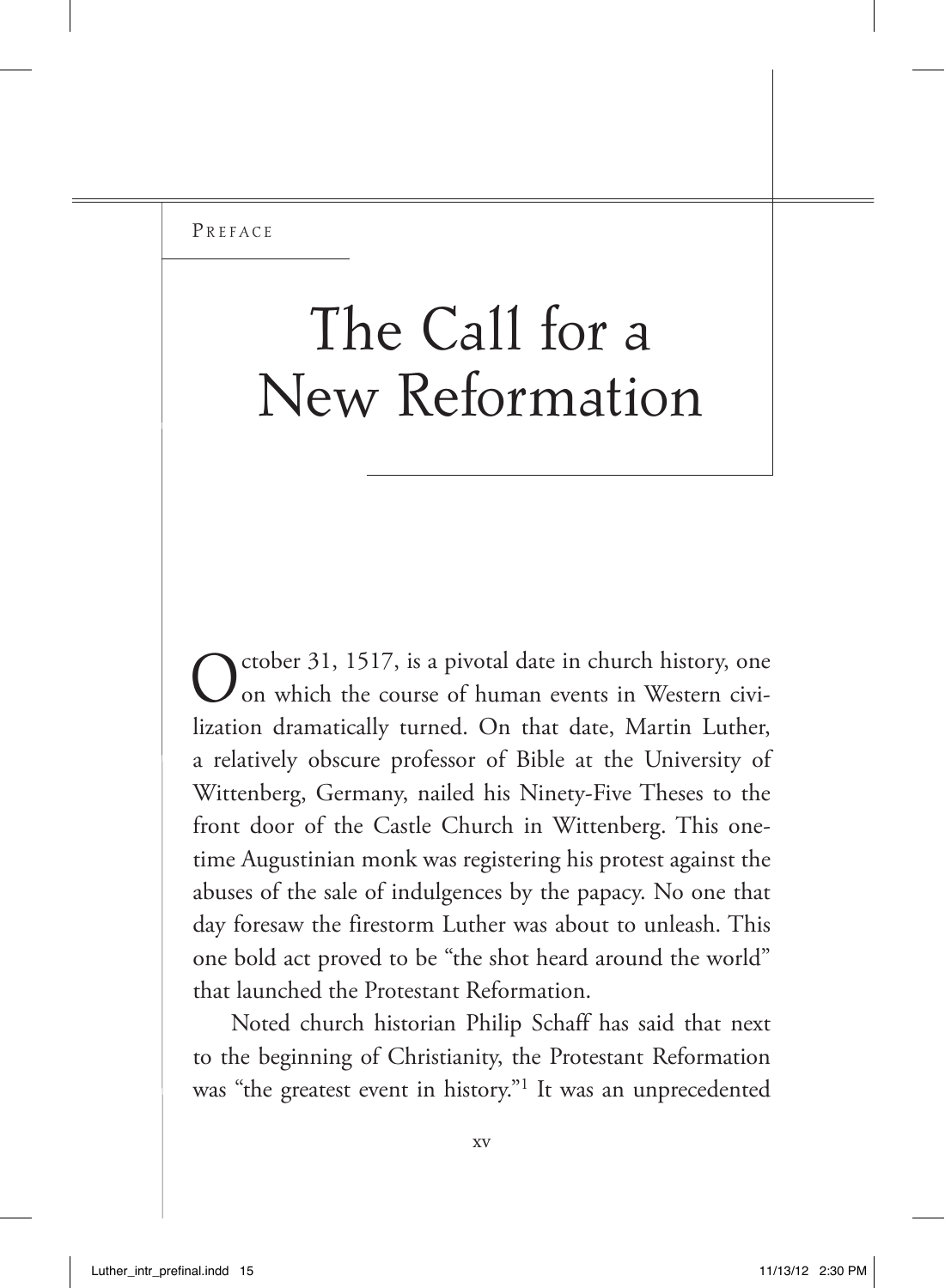THE HEROIC BOLDNESS OF MARTIN LUTHER

movement, a far-reaching, history-altering season when the invisible hand of God impacted not only individuals and churches, but entire nations and cultures. The Reformation was a series of strategic events involving many people in many places. At its core, it was an attempt to bring the church back to the singular authority of Scripture and the purity of the gospel.

At the birth of this epic movement, Luther became its leading figure and driving force. With the aim of restoring the Word of God to the life of the church, Luther used every legitimate means to make known the truths of Scripture. His strategies included writing books, tracts, pamphlets, and letters, as well as classroom lectures, public debates, and heated disputations in churches and universities. But his chief means of producing reform was the pulpit. Luther was, as D. Martyn Lloyd-Jones asserts, "pre-eminently a great preacher."2

That Luther's preaching played such a significant role in establishing the Reformation should come as no surprise: "A revival of true preaching has always heralded these great movements in the history of the Church," writes Lloyd-Jones. "And, of course, when the Reformation and the Revival come they have always led to great and notable periods of the greatest preaching that the Church has ever known."3 This was undeniably true of the sixteenth-century pulpit during the Protestant movement.

Writing in *A History of Preaching*, E. C. Dargan notes that the Reformation was propelled chiefly by the preaching of the Word of God. A virtual army of preachers was unleashed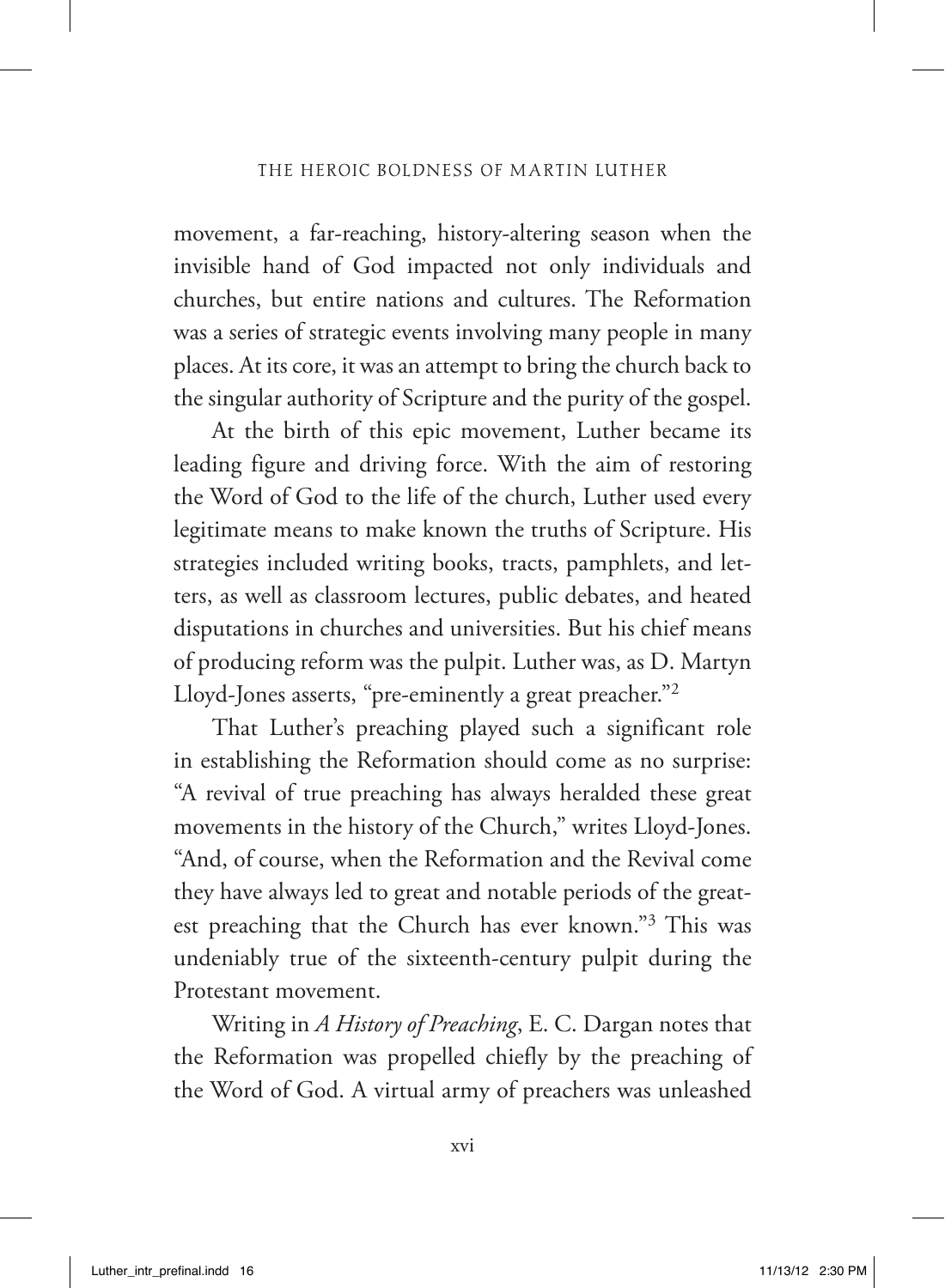#### THE CALL FOR A NEW REFORMATION

upon a slumbering Europe. The Reformers awakened the Continent and the British Isles by restoring the primacy of the preaching of the Word. Dargan writes:

The great events and achievements of that mighty revolution were largely the work of preachers and preaching; for it was by the Word of God, through the ministry of earnest men who believed, loved and taught it, that the best and most enduring work of the Reformation was done. And, conversely, the events and principles of the movement powerfully reacted on preaching itself, giving it new spirit, new power, new forms, so that the relation between the Reformation and preaching may be succinctly described as one of mutual dependence, aid and guidance.<sup>4</sup>

John Broadus, a noted nineteenth-century professor, identifies four distinguishing marks of the Reformation. Each of these is critical to our understanding of Luther and the Protestant movement.

First, the Reformation was *a revival of preaching*. Broadus notes that during the Middle Ages, preachers were exceptions to the rule.5 The Roman Catholic Church had subjugated the pulpit to a subordinate, peripheral role. In its place were the Mass, rituals, and ceremonies. But the Reformation, Broadus writes, was marked by "a great outburst of preaching, such as had not been seen since the early Christian centuries."6 All of

xvii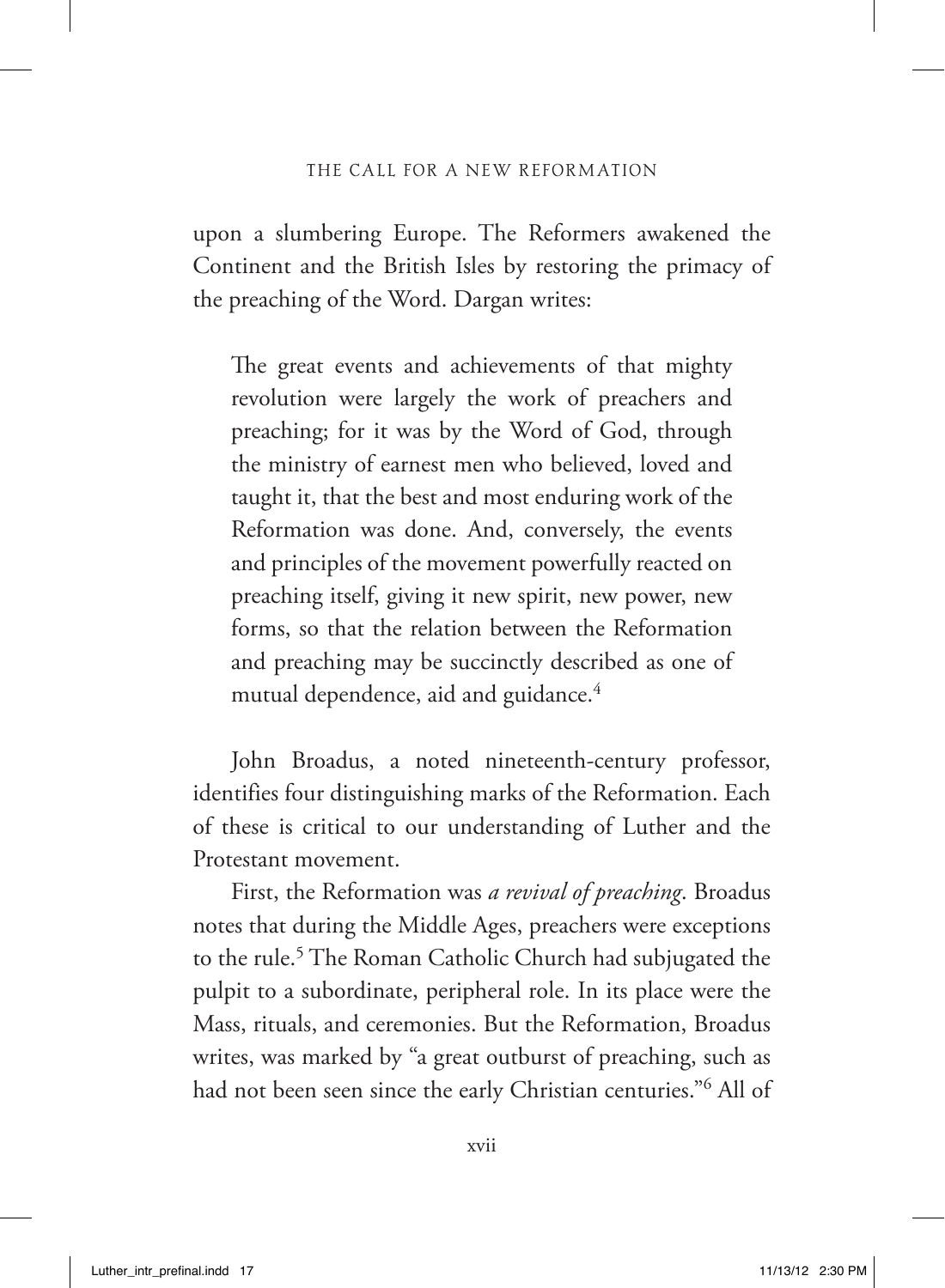the Reformers were preachers, not merely authors and lecturers. These valiant figures restored the pulpit as the primary means of grace in the church.

As Dargan explains: "Among the reformers, preaching resumes its proper place in worship. . . . The exposition of Scripture becomes the main thing. . . . Preaching becomes more prominent in worship than it had been perhaps since the fourth century."7 The Reformation historian Harold Grimm affirms this view, writing: "The Protestant Reformation would not have been possible without the sermon. . . . The role of the sermon in making the Reformation a mass movement can scarcely be overestimated."8 Roland Bainton, a Luther scholar, also agrees: "The Reformation gave centrality to the sermon. The pulpit was higher than the altar."9 As Lloyd-Jones observed, in every great movement of God, preaching is central. The Protestant Reformation was no exception.

Second, it was *a revival of biblical preaching*. Broadus notes that the Protestant movement did not merely bring back preaching per se, but a certain kind of preaching—*biblical* preaching, that is, *expository* preaching. He writes: "Instead of long and often fabulous stories about saints and martyrs, and accounts of miracles, instead of passages from Aristotle and Seneca, and fine-spun subtleties of the Schoolman, these men preached the Bible. The question was not what the Pope said; and even the Fathers, however highly esteemed, were not decisive authority—it was the Bible."10 Once again, the pulpit reigned in the church by the preaching of God's Word.

xviii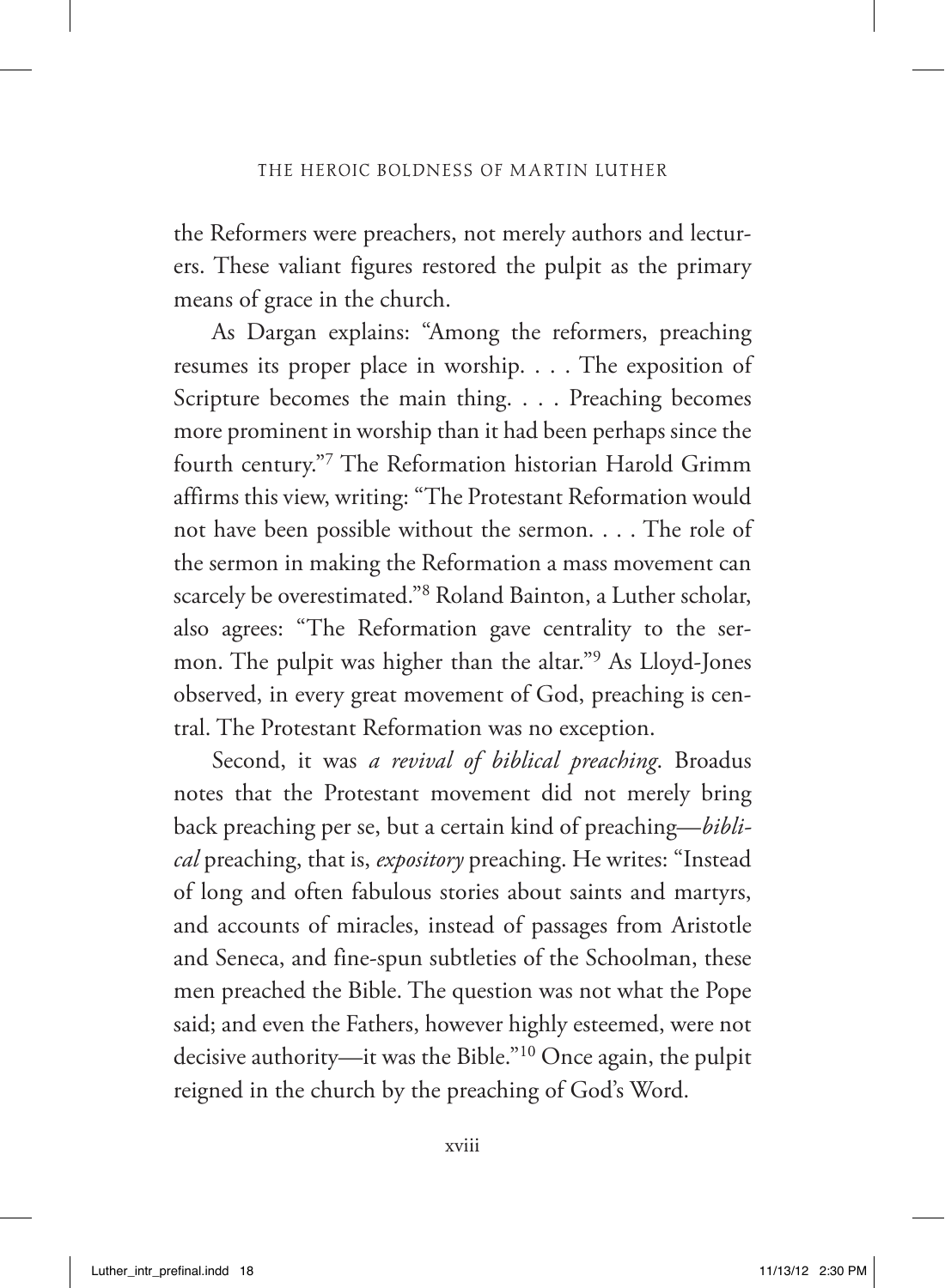#### THE CALL FOR A NEW REFORMATION

In the sixteenth century, Broadus explains, "The preacher's one great task was to set forth the doctrinal and moral teachings of the Word of God."11 Everything else the preacher did was secondary. With this new emphasis came a deeper study of the Bible: "Preachers, studying the original Greek and Hebrew," he writes, "were carefully explaining to the people the connected teachings of passage after passage and book after book . . . , [giving them] a much more strict and reasonable exegesis than had ever been common since the days of Chrysostom."12 Dargan adds: "The glory of Reformation preaching was its use of Scripture. In the hands of the reformers, the Word of God, again . . . rules the pulpit . . . as the supreme authority in matters of faith and practice."<sup>13</sup>

Third, it was *a revival of controversial preaching*. Broadus explains that as the Reformers preached the Bible, controversy inevitably followed. They maintained not only *sola Scriptura*—"Scripture alone"—but *tota Scriptura*—"all Scripture." The Reformers believed that every truth was to be preached from their pulpits. Every hard saying was to be expounded. Every sin was to be exposed. After centuries of apostasy, the full counsel of God was suddenly preached, which brought unavoidable conflict in a slumbering church. Broadus rightly states, "Religious controversy is inevitable where living faith in definite truth is dwelling side by side with ruinous error and practical evils."14 The preaching of the Reformers disrupted the status quo of the day. Critical issues were confronted. Sacred cows were butchered.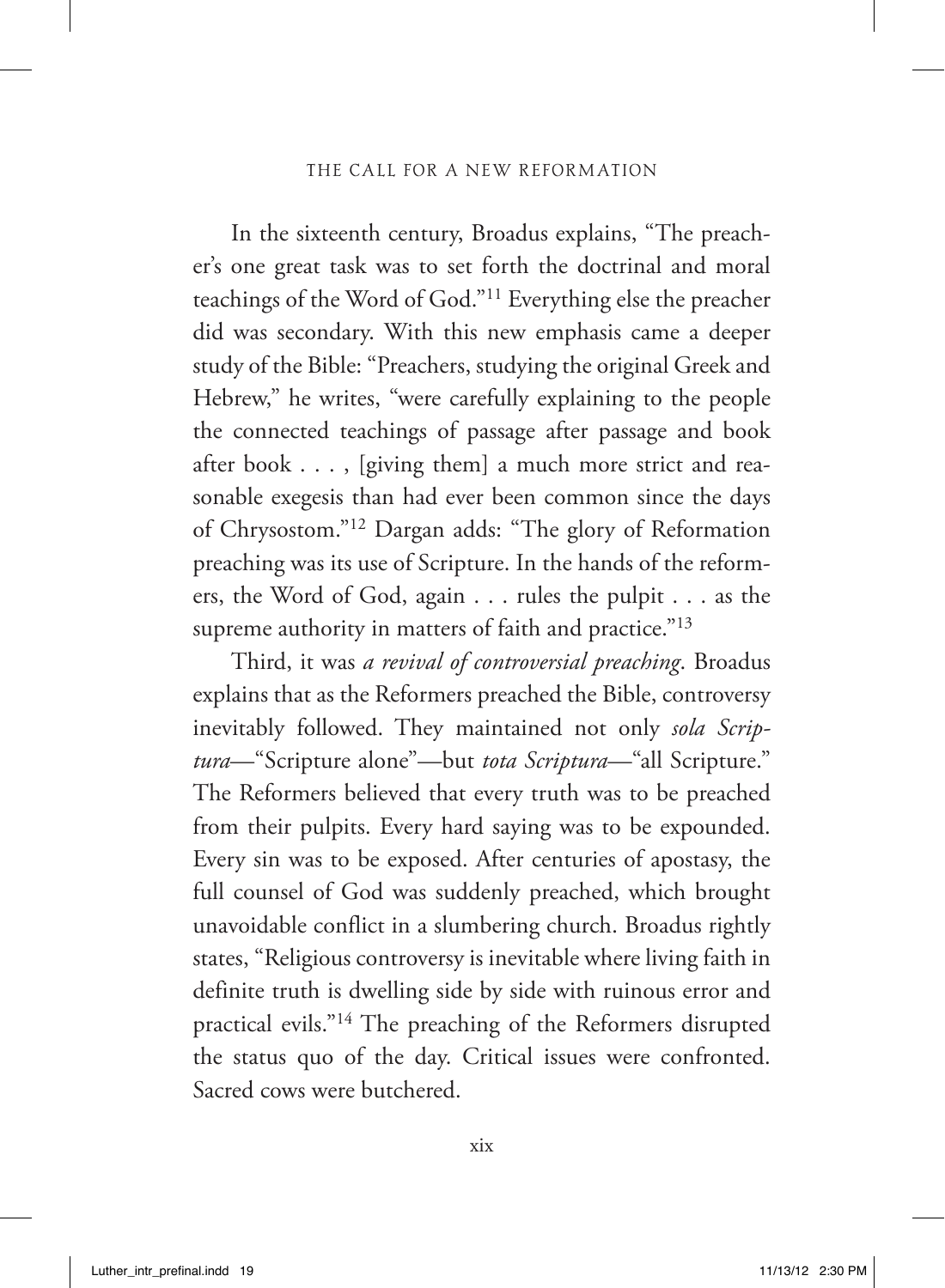#### THE HEROIC BOLDNESS OF MARTIN LUTHER

This was no simple task, Dargan affirms: "The stern conflict which the reformers had to wage with error demanded abilities and training of no mean order. The task of Protestantism was not easy."15 However, the theological errors they had to oppose "served to quicken and render more earnest the preaching of the reformers."16 Therefore, their preaching was "largely polemical and doctrinal."17 They wielded the Word of God like a sharp, two-edged sword that tore down and struck dead. However, the Word they preached also built up and made alive.

Fourth, it was *a revival of preaching on the doctrines of grace*. Broadus finally notes that biblical preaching in the Reformation elevated the truths of the sovereignty of God in salvation: "The doctrine of divine sovereignty in human salvation was freely proclaimed by all the Reformers."18 Indepth biblical preaching always sets forth the doctrines of grace because they are so repeatedly taught throughout Scripture. A return to biblical preaching necessitates a return to preaching divine sovereignty in man's salvation. The two are inseparably linked. Broadus adds, "Protestantism was born of the doctrines of grace, and in the proclamation of these the Reformation preaching found its truest and highest power."19 In the Protestant movement, biblical preaching reclaimed the high ground of sovereign grace.

The lofty teaching of God's supreme authority in saving grace shook Europe and beyond, serving as a launching pad for the Protestant cause. In teaching these God-exalting

xx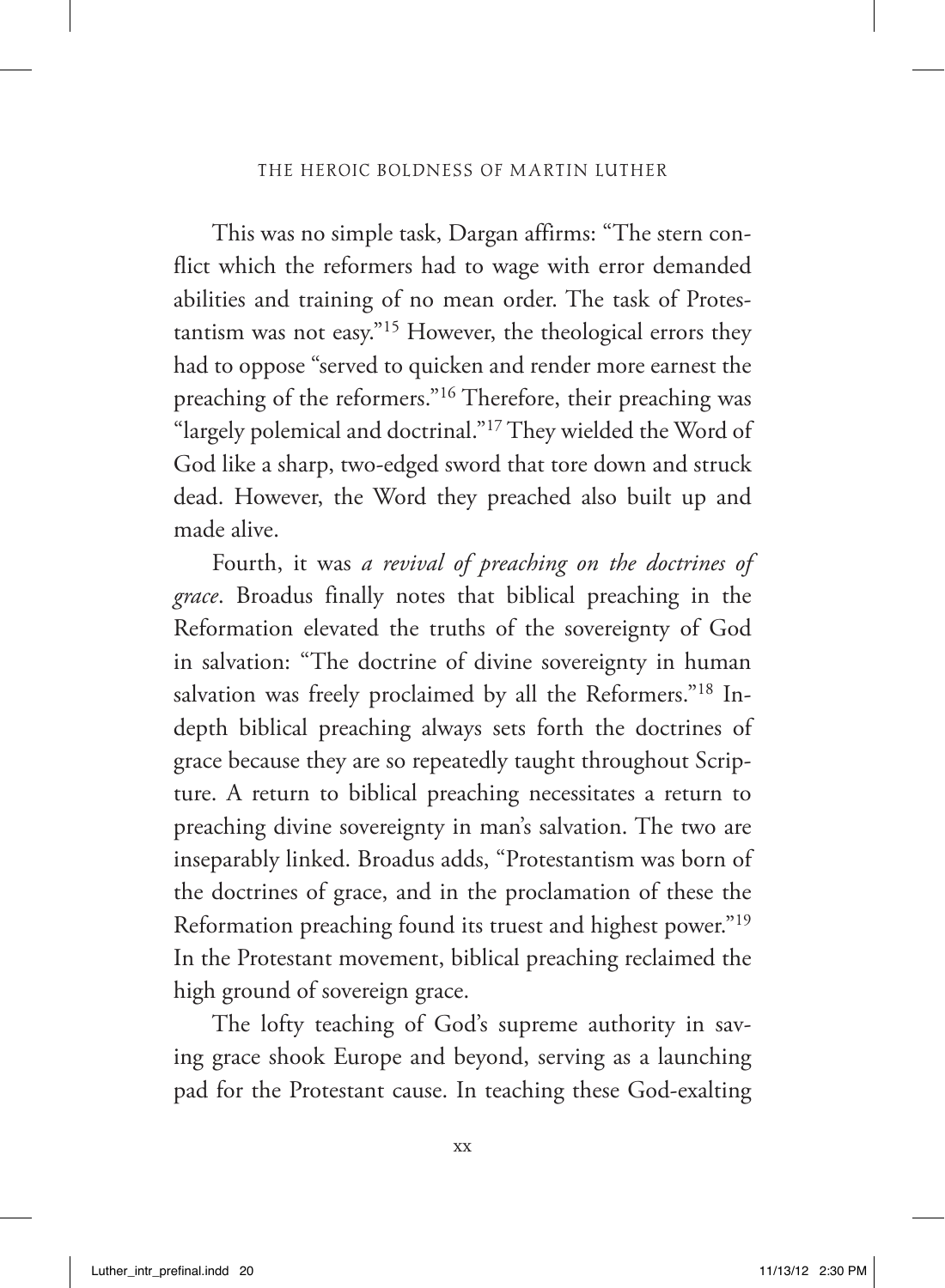doctrines, the Reformers resurrected the core teaching of Scripture that salvation is entirely of the Lord. In fact, these bold preachers asserted that the true church is comprised of the total number of God's elect—no more and no less.

Standing at the headwaters of the Reformation was Martin Luther. This bold German Reformer became one of the greatest preachers in this remarkable time. His pulpit proved to be the first strong pulse in the heartbeat of the Protestant movement, pumping life into the body of Christ. Luther unleashed God's Word on the European continent with the force of an electrical storm. The thunder and lightning of his biblical exposition were powerful in shaping this movement.

The focus of this book is Luther's bold biblical preaching. A mighty force for God, he was one of the most fearless individuals who ever served the church. Luther was unflinchingly courageous as he stood in the pulpit. The reason he was so brave is that he was thoroughly biblical. His heroic valor arose from his deep convictions, which sprang from sound doctrine. As a mighty expositor of the Scriptures, Luther left a rich legacy of pulpit excellence. Therefore, in these pages, our purpose is to examine his life and pulpit ministry. Specifically, why was he so bold in his preaching, and how did that boldness evidence itself?

Before we proceed, I must thank the publishing team at Reformation Trust for their commitment to this Long Line of Godly Men Profiles series from church history. I remain grateful for Greg Bailey, director of publications, who has done a

xxi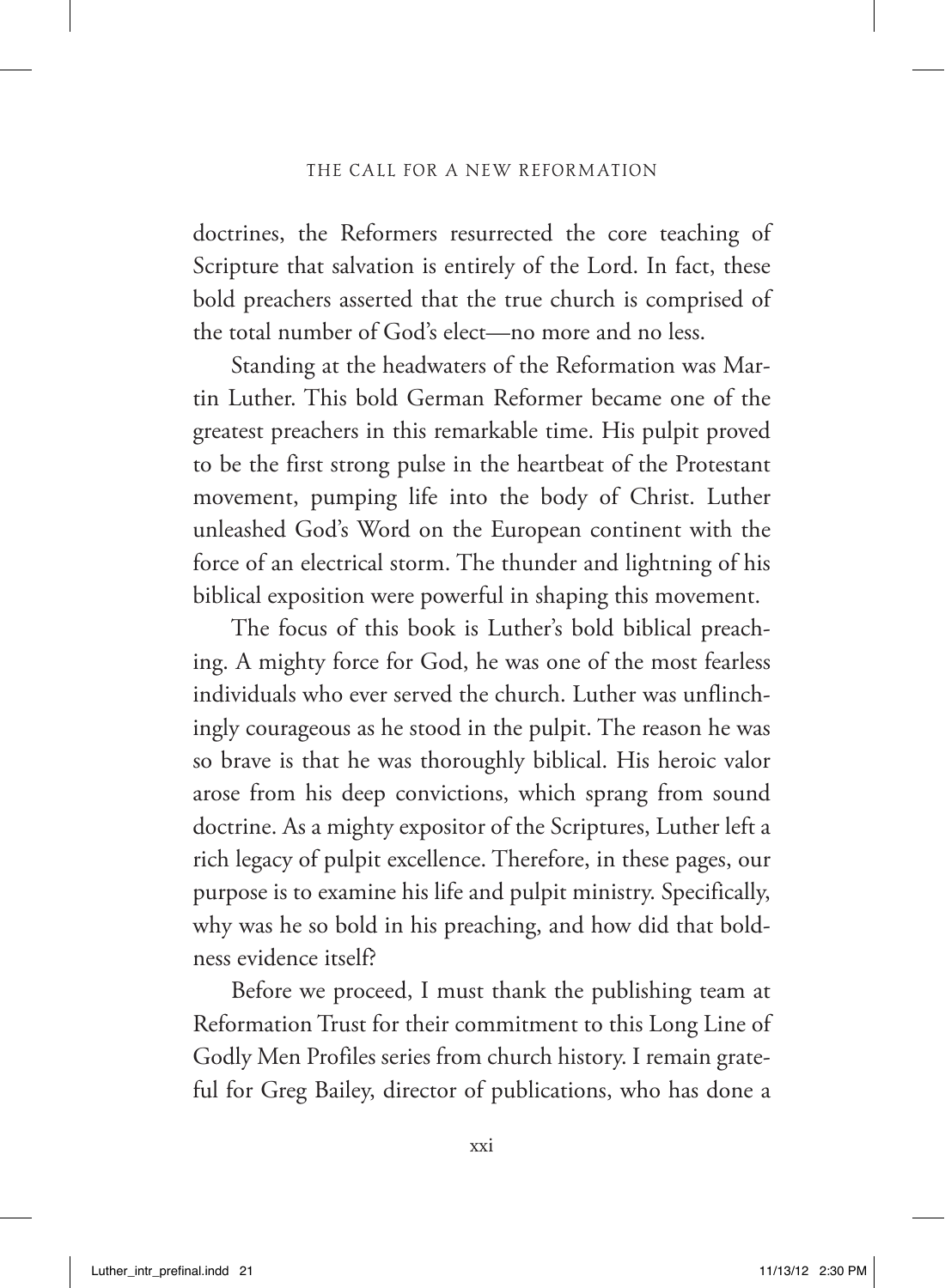masterful job editing this manuscript. Chris Larson continues to be instrumental in overseeing this series. And I remain thankful for the ongoing influence of my association with my former professor, Dr. R. C. Sproul.

I am indebted to Christ Fellowship Baptist Church of Mobile, Alabama, which I serve as senior pastor. No pastor has as much freedom to serve Christ on such a broad scale as I have. I am extremely grateful for the support of my fellow elders and the congregation, who encourage me in my extended ministry.

I want to express my gratitude for my executive assistant, Kay Allen, who typed this document, and Keith Phillips, a fellow pastor at Christ Fellowship, who helped edit this manuscript. I also want to thank Mackay Smith for his help in preparing this book.

Finally, I thank God for my family's support in my life and ministry. My wife, Anne, and our four children, Andrew, James, Grace Anne, and John, remain pillars of strength for me.

Whether you are a layperson or a preacher, may the Lord use Luther's example to embolden your commitment to the cause of Christ and to the furtherance of His gospel. In these days, when there is a crying need for boldness both in the pulpit and the pew, may we see the restoration of Christ's church to her pristine purity through a new reformation.

> —*Steven J. Lawson* Mobile, Alabama July 2012

xxii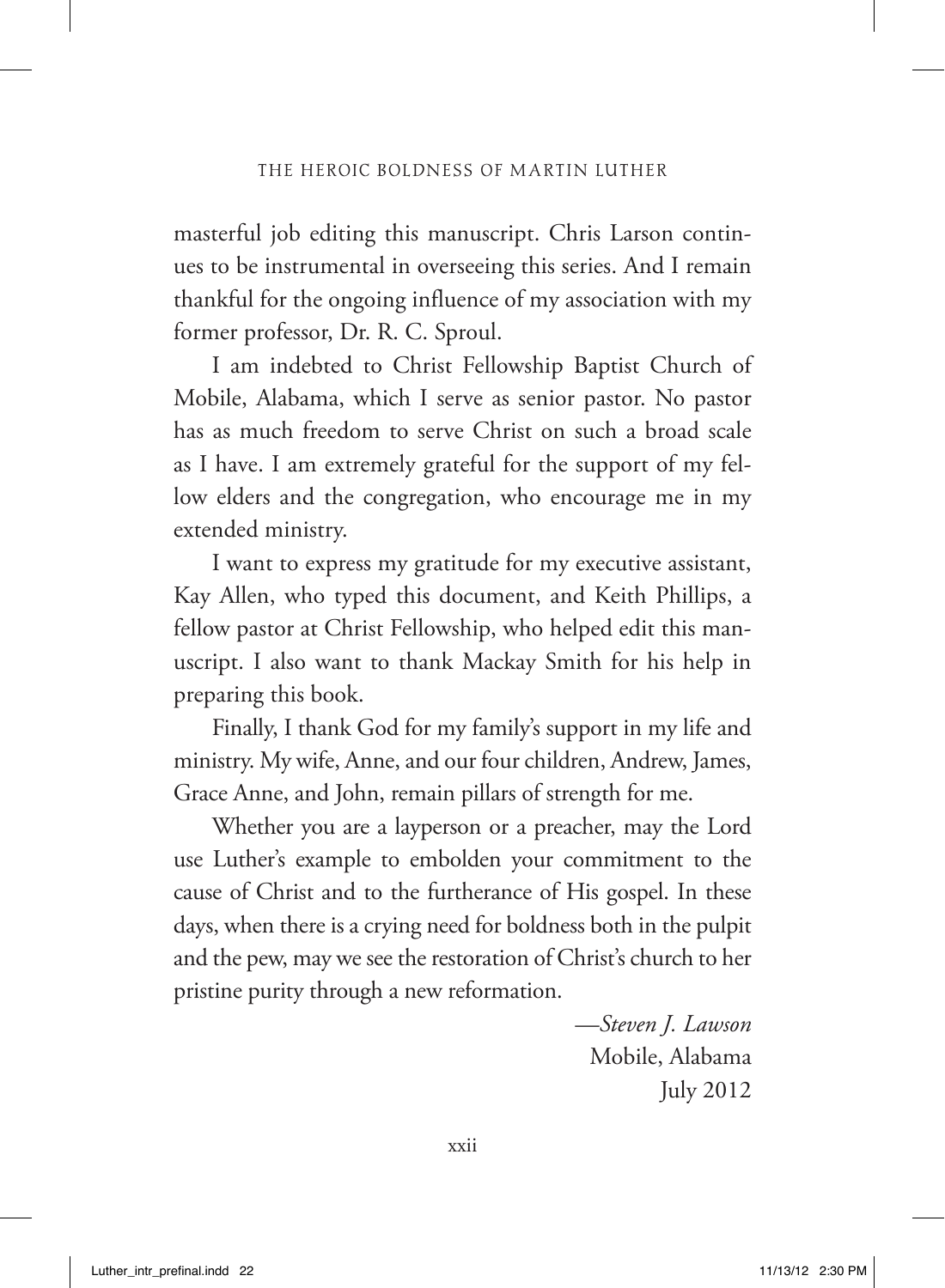CHAPTER ONE

# Luther's Life and Legacy

*In order to understand the genius and history of the German Reformation, we must trace its origin in the personal experience of the monk who shook the world from his lonely study in Wittenberg, and made pope and emperor tremble at the power of his word.... Of all the Reformers Luther is the first. He is so closely identified with the German Reformation that the one would have no meaning without the other. His own history is the formative history of the church which is justly called by his name and which is the incarnation and perpetuation of his genius.* 1

—Philip Schaff

Whenever God moves powerfully in His church, He first raises up a pivotal leader, a chosen instrument through whom He brings needed reformation and revival. Such a heroic figure stands as an evangelical Atlas, uniquely empowered by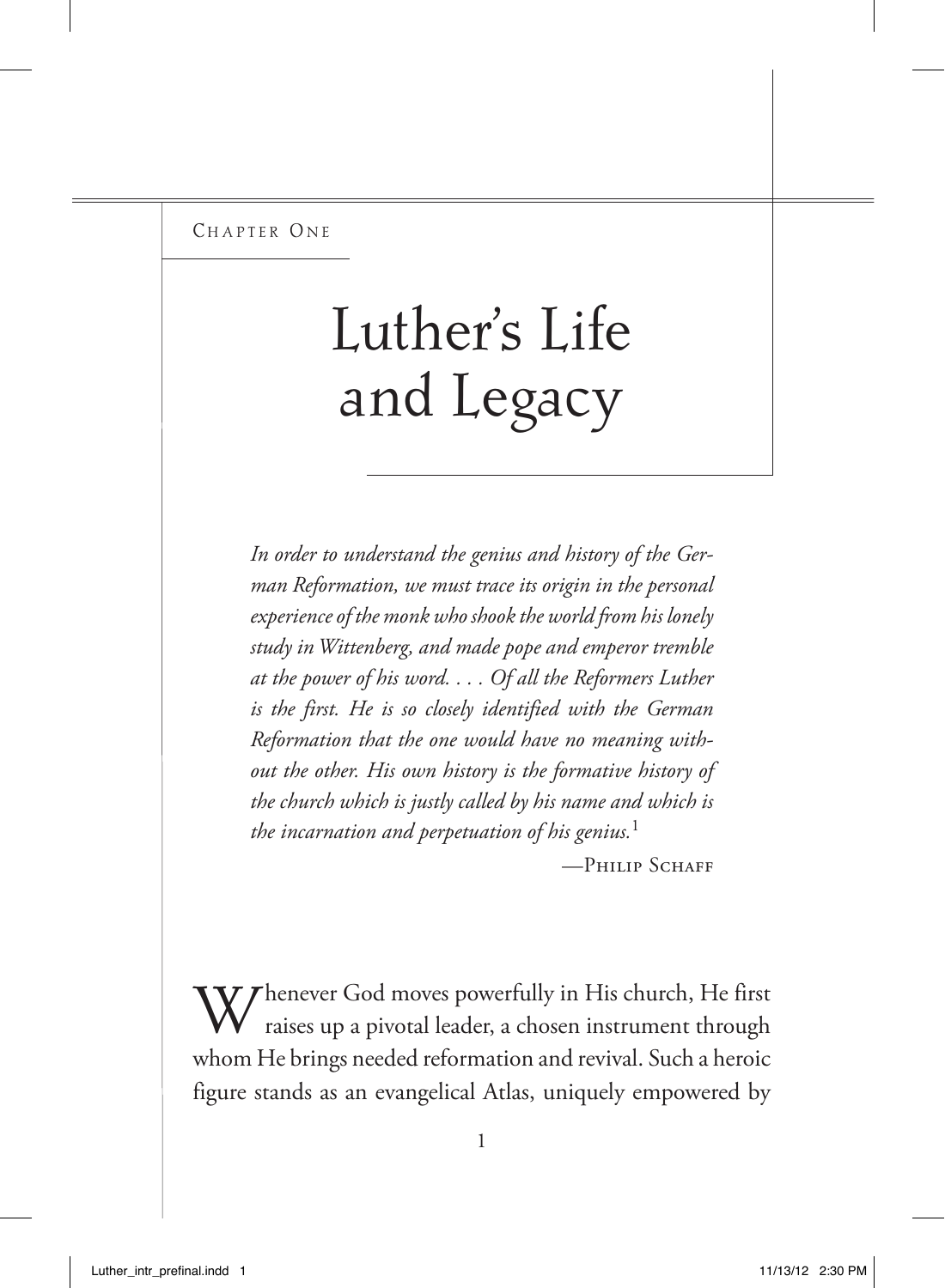God to uphold a new work in a new day by giving it spiritual direction and dynamic impetus. At the beginning of the sixteenth century, there emerged such a man.

Regarded as the father of the Protestant Reformation, Martin Luther towered over his own time and became a giant of church history. This monk and professor pioneered the extraordinary movement to restore the purity of the gospel after centuries of corruption by the Roman Catholic Church. So enormous was his giftedness that he once was described as an "ocean,"2 and many consider him to be the most significant European figure of the second millennium.<sup>3</sup> As the undisputed leader of the German Reformation, Luther ignited the flames that soon engulfed the continent of Europe and spread to the British Isles and the Colonies in America.

Luther was a fearless champion of truth in a day of monumental change. Described as "the German Hercules,"<sup>4</sup> he was blessed with a towering intellect, a magnetic personality, and enormous boldness to confront the challenges of his time. He appeared on the world scene as one made for the battle. When the conflict raged the hottest, Luther stood the strongest. In the fierce fray, he held his ground as an erupting volcano, spewing forth red-hot biblical truths on the surrounding landscape.

Simply put, Luther was dauntless, seemingly impossible to subdue. When he spoke, it was to express strong beliefs anchored to the immutable truths of God's Holy Word. He possessed an indomitable spirit that revealed itself in his fearless personality.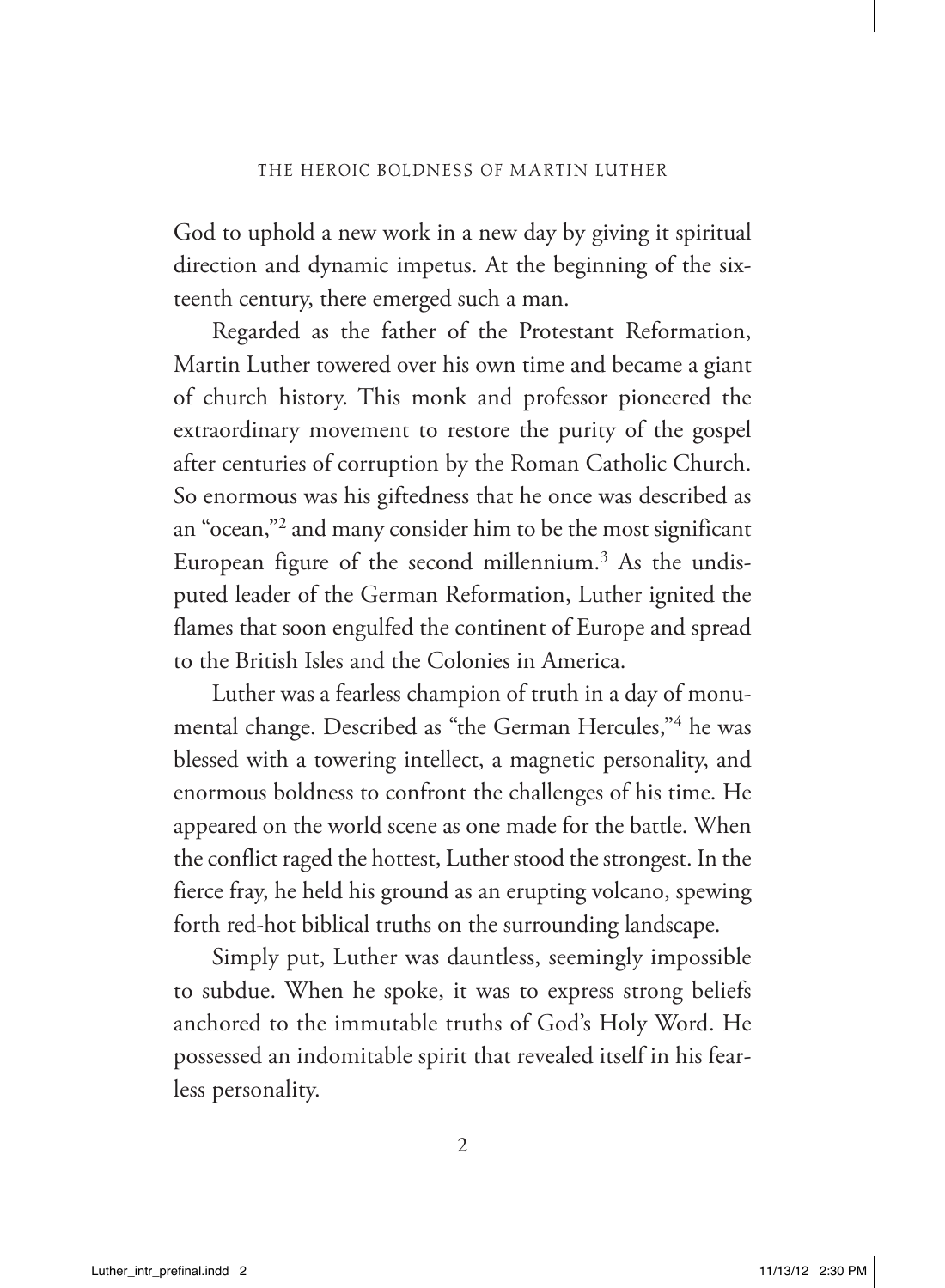#### LUTHER'S LIFE AND LEGACY

### PRIMARILY A PREACHER

In the tempestuous days of the Reformation, the centerpiece of Luther's ministry was his bold biblical preaching. Fred W. Meuser writes: "Martin Luther is famous as reformer, theologian, professor, translator, prodigious author, and polemicist. He is well known as hymn-writer, musician, friend of students, mentor of pastors, and pastor to countless clergy and laity. Yet he saw himself first of all as a preacher."5 Luther gave himself tirelessly to this priority. E. Theodore Bachmann adds, "The church . . . is for Luther 'not a pen-house, but a mouth-house,' in which the living Word is proclaimed."<sup>6</sup> Indeed, Luther wrote voluminously, yet he never put his written works on the same level with his proclamation of God's Word. He maintained, "Christ Himself wrote nothing, nor did He give command to write, but to preach orally."7 By this stance, Luther strongly underscored the primacy of the pulpit.

Luther's commitment to the pulpit can be clearly seen in his preaching activities. On most Sundays, he preached two or three times, and, by his own admission, "Often I preached four sermons on one day."8 In addition, he usually preached at least two to three times during the week, sometimes more. On religious holidays, he preached twice a day. His relentless drive in this work is seen in the staggering number of sermons he preached—seven thousand between 1510 and 1546.9 That is almost two hundred sermons per year, or four per week. Throughout his ministry, Luther preached, on average, one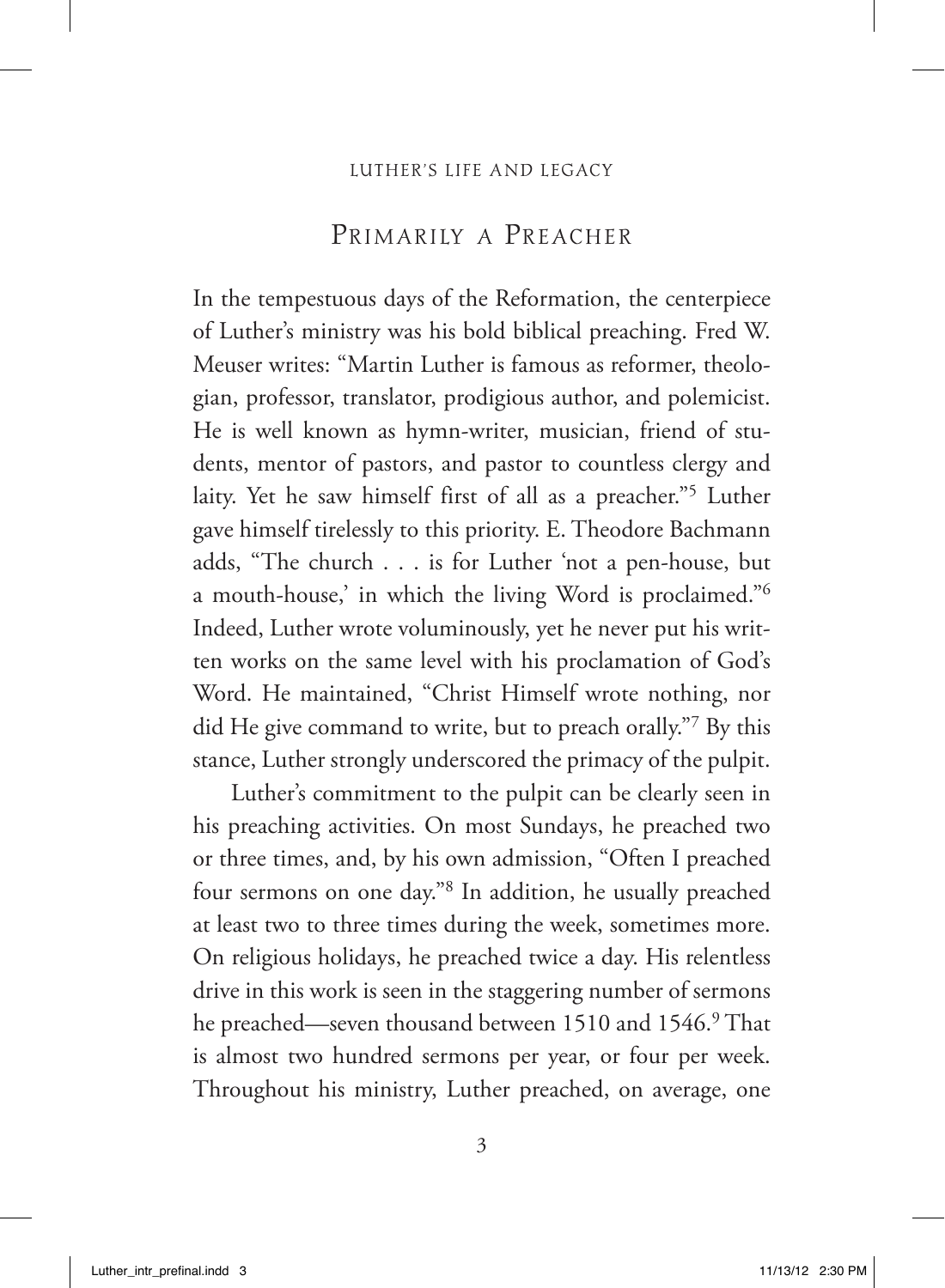sermon every two days.<sup>10</sup> Some twenty-three hundred of these biblical expositions survive in written form.<sup>11</sup>

Whenever Luther traveled away from his home in Wittenberg, he was asked to preach, and he complied even to the point of exhaustion. Moreover, he constantly preached to students in his home. Even in 1528, a year marked by the Black Plague, Luther preached some two hundred sermons. He claimed to have equaled the activity of an army of preachers: "No longer am I only Luther, but Pomeranus, too, an official, a Moses, a Jethro and what not? All things to all men."12 This is to say, in his preaching, he did the work of a host of men. So, in order to understand Luther, we must examine him as a preacher.

First, however, it is essential that we consider Luther the man. Who was this prolific figure in history? What was his background? What forces shaped his life and deepened his convictions? How did God use him as the chief Reformer of his day?

# Obscure Beginnings

Born in the little town of Eisleben, Germany, on November 10, 1483, Martin Luther came from hard-working stock. His father, Hans Luder—the name was later Latinized to the more familiar "Luther"—was a copper miner who eventually acquired some wealth through a shared interest in mines and smelting furnaces. His mother was a pious but superstitious Roman Catholic, who raised him under the strict disciplines of the church.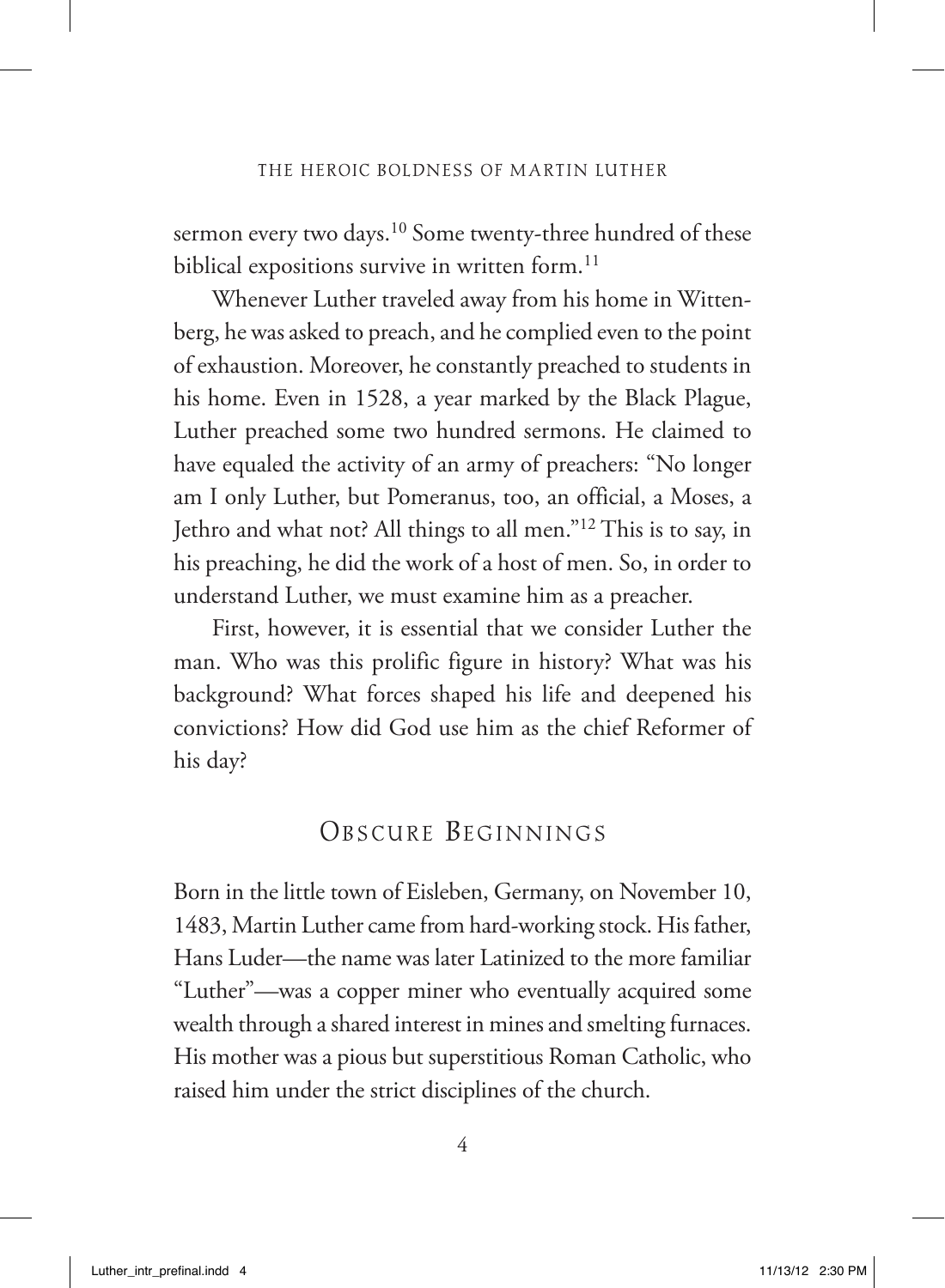Martin's stern father groomed him from his early years to be a lawyer. Obediently, Martin pursued an education, first at Eisenach (1498–1501), then at the prestigious University of Erfurt (1502–1505), where he received bachelor's and master's degrees. Even in these early years, Luther gave evidence of a formidable mind equipped with exceptional abilities in study and analysis. His mental command would shine brightly during the Reformation.

Despite his father's desire, Martin did not become a lawyer. In July 1505, after one month of legal studies, the twentyone-year-old Luther was caught in a severe thunderstorm, and a lightning bolt knocked him to the ground. Fearful for his salvation, he cried out to the Catholic patroness of miners: "Help me, St. Anna, and I will become a monk."13 Despite angry opposition from his father, he kept this commitment. Two weeks later, he entered the most rigorous and austere of the seven monasteries in Erfurt—that of the Augustinian order of friars. By this dramatic step, Luther set off on a quest to find acceptance with God.

### ENTERING THE PRIESTHOOD

Luther was driven, even obsessed, to find salvation through his own efforts. He said: "When I was a monk, I wearied myself greatly for almost fifteen years with the daily sacrifice, tortured myself with fastings, vigils, prayers, and other very rigorous works. I earnestly thought to acquire righteousness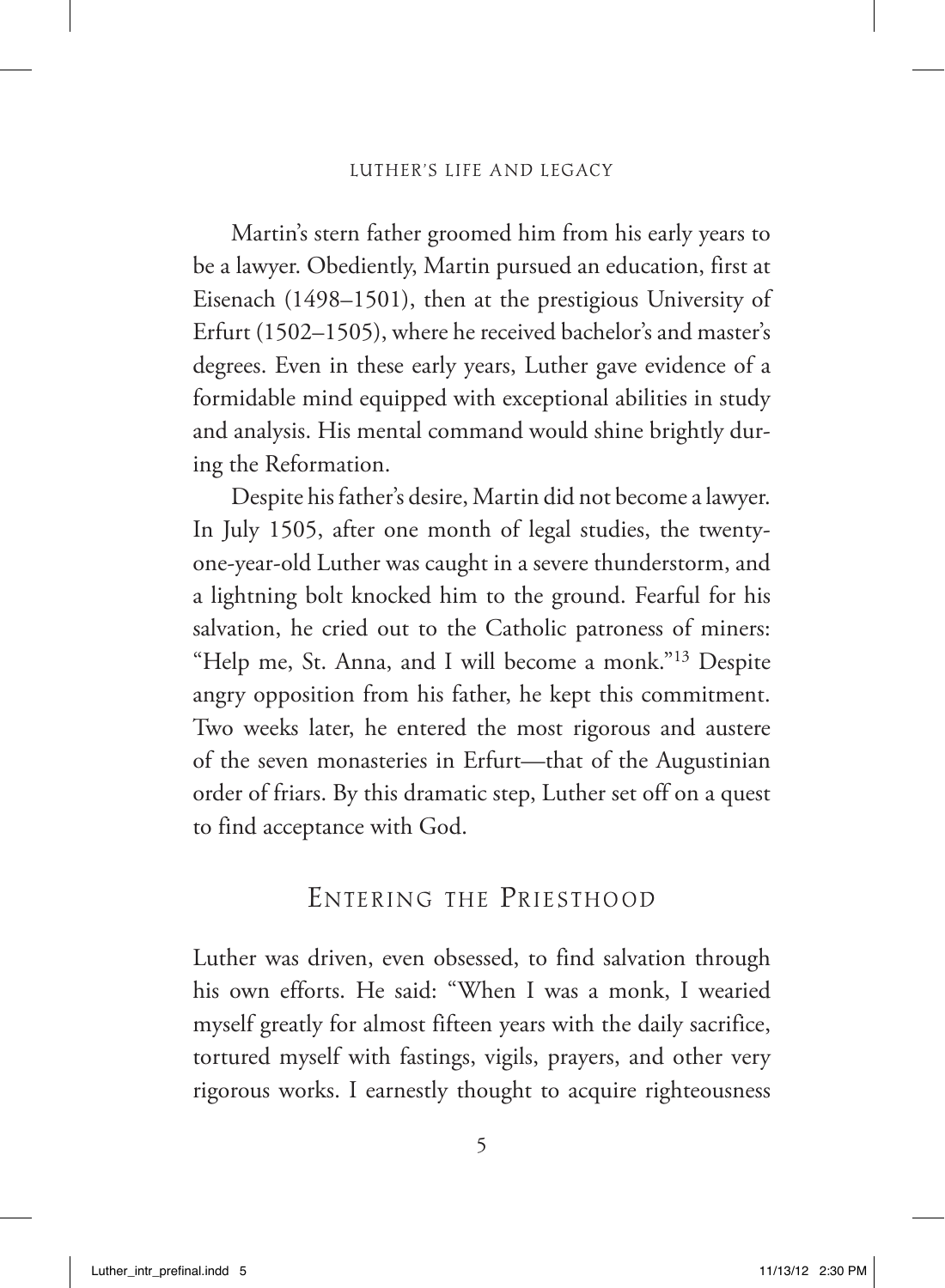by my works."14 Elsewhere he wrote: "I tortured myself with prayer, fasting, vigils and freezing; the frost alone might have killed me."15 In short, Luther was determined to find salvation from God through rigorous asceticism.

However, he quickly discovered he could not do enough to merit God's approval. He later realized these efforts were driven by a faulty view of God and Christ: "What else did I seek by doing this but God, who was supposed to note my strict observance of the monastic order and my austere life? I constantly walked in a dream and lived in real idolatry, for I did not believe in Christ: I regarded Him only as a severe and terrible Judge portrayed as seated on a rainbow."16 He began to see that he could never achieve moral perfection before a holy God. This soul-sobering reality caused him to begin to despair of salvation.

In 1507, Luther was ordained as a priest. When he celebrated his first Mass as a priest that same year, he was awestruck at the thought of transubstantiation, the Roman Catholic teaching that the Eucharistic elements of bread and wine become the very body and blood of Christ when they are blessed by a priest. Luther almost fainted with fear. He confessed: "I was utterly stupefied and terror-stricken. I thought to myself, 'Who am I that I should lift up mine eyes or raise my hands to the divine majesty? For I am dust and ashes and full of sin, and I am speaking to the living, eternal and true God.'"17 Holy terror crushed him, only exacerbating his struggle for acquittal by God.

6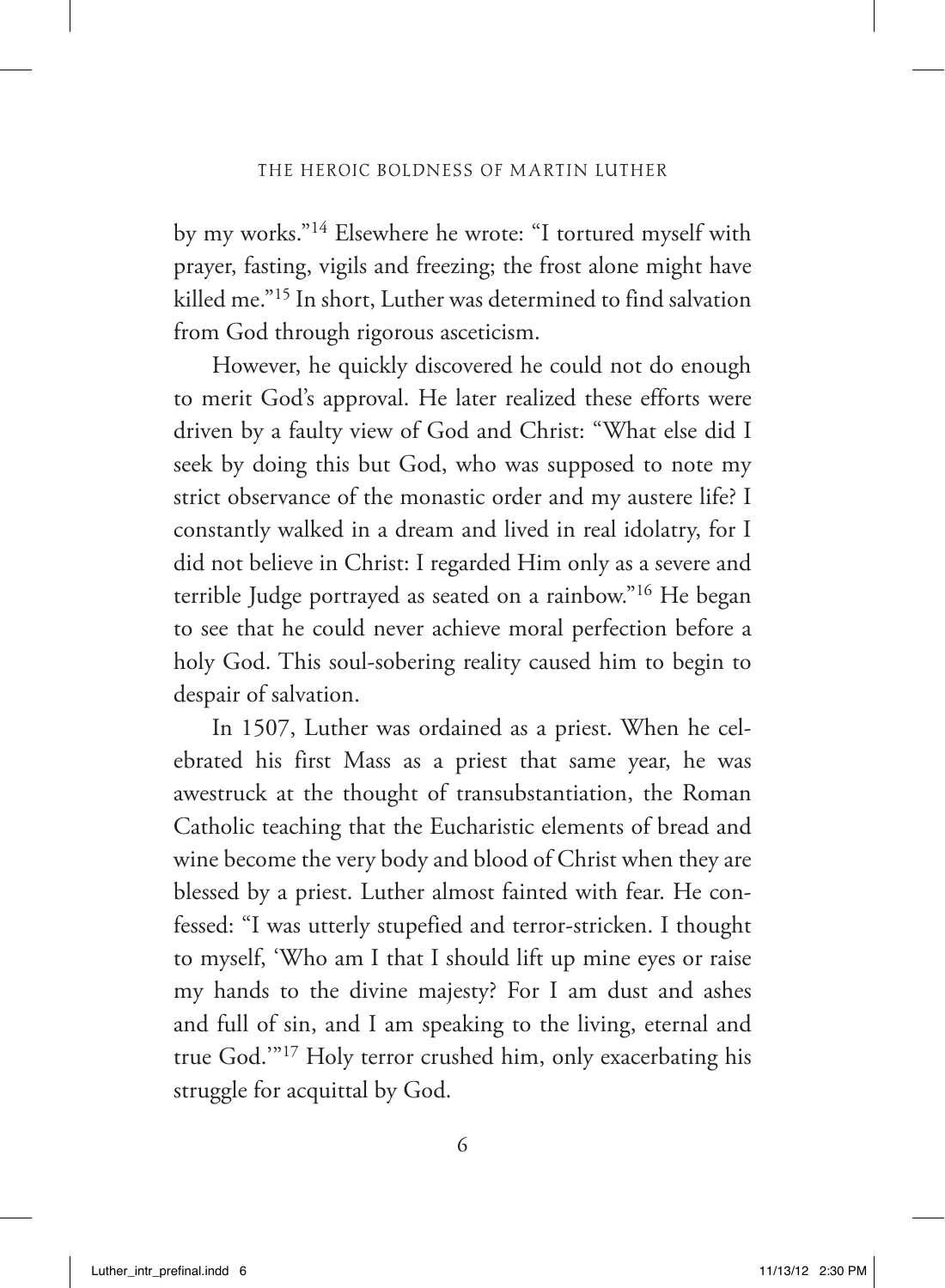The next year, Luther began to teach theology as a junior lecturer. At this time, he came under the spiritual influence of Johannes von Staupitz (1460–1524), teacher of Bible at the university and vicar-general of the Augustinian friars in Saxony. A devoted teacher of Augustinian theology, Staupitz first introduced Luther to God's sovereignty in salvation. As Luther's confessor, he also listened as his young disciple recounted his every sin, sometimes for hours at a time. Luther knew that the holy God demanded moral perfection, but he could not attain such a standard. What was he to do?

### DISILLUSIONED WITH ROME

In an effort to ease Luther's burden, Staupitz sent him on an official trip to Rome (1510). Luther hoped to find peace there by visiting sacred sites and venerating supposed relics of Christianity, but instead he discovered the gross abuses and masked hypocrisies of the priests. He became disillusioned with the corruption of the Roman church and disenchanted by the pilgrimages to adore religious relics. These objects included the rope with which Judas supposedly hanged himself, a reputed piece of Moses' burning bush, and the alleged chains of Paul.

Yet worse, it was claimed that the *Scala Sancta* ("the Holy Stairs"), the very steps that Jesus had descended from Pilate's judgment hall, had been moved to Rome, and that God would forgive the sins of those who crawled up the stairs on their knees, kissing each step. Luther dutifully climbed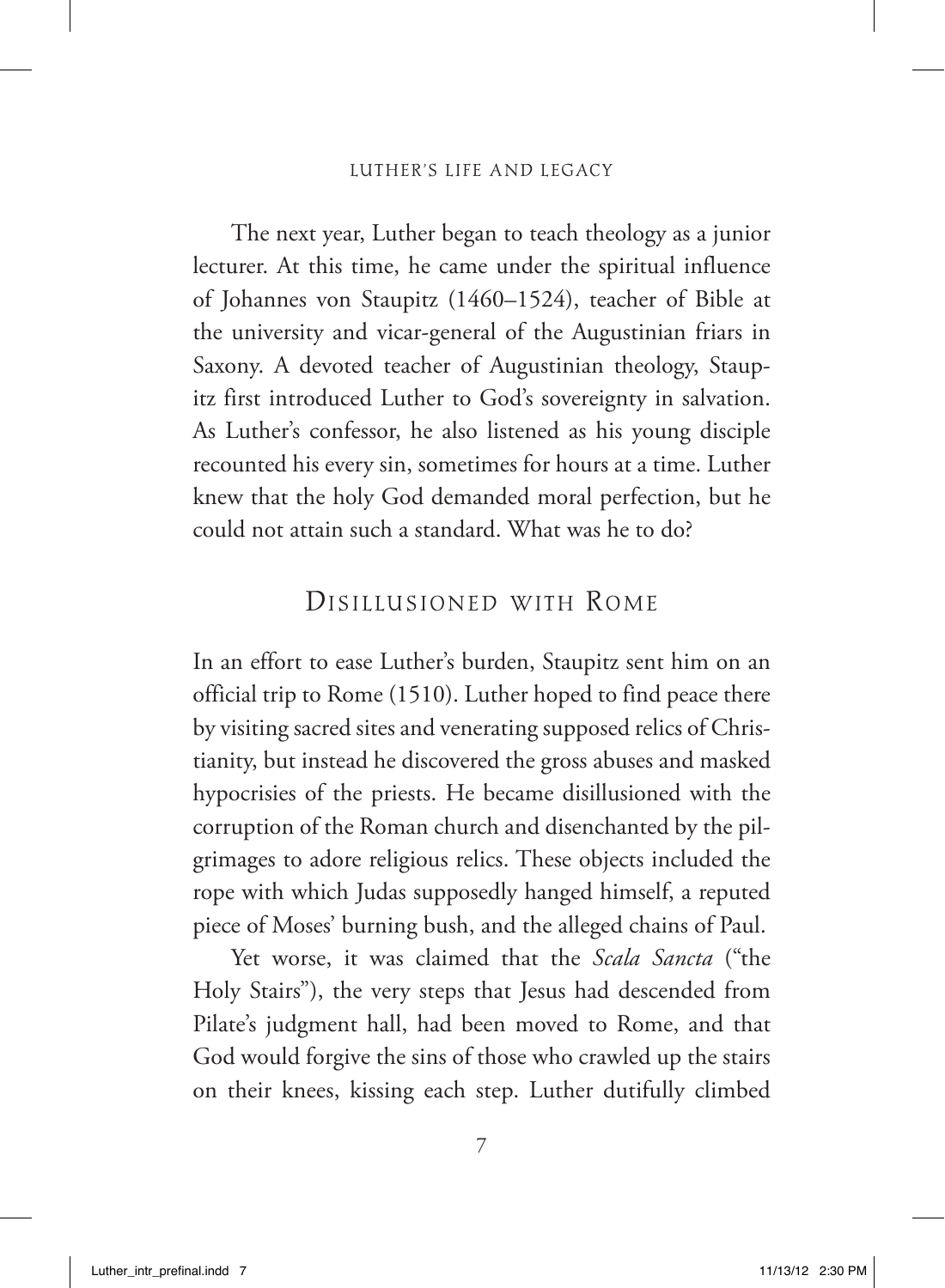THE HEROIC BOLDNESS OF MARTIN LUTHER

the stairs in the appointed manner, but when he reached the top, he despaired: "At Rome, I wished to liberate my grandfather from purgatory, and went up the staircase of Pilate, praying a *pater noster* on each step; for I was convinced that he who prayed thus could redeem his soul. But when I came to the top step, the thought kept coming to me, 'Who knows whether this is true?"<sup>18</sup>

A despondent Luther returned to Erfurt and transferred to the University of Wittenberg. There, he received his doctor of theology degree (1512) and became *lectura in Biblia* lecturer in Bible. Luther would keep this teaching position until his death thirty-four years later. In this role, he diligently expounded the Scriptures. First, he taught Psalms (1513– 1515), then Romans (1515–1516), Galatians (1516–1517), and Hebrews (1517–1519). But the more Luther studied Scripture, the more perplexed he became. He could not understand how a sinful man could be made right in the sight of a holy God.

### CONTROVERSY OVER INDULGENCES

In 1517, Pope Leo X authorized indulgences in Germany for those who gave alms to fund the construction of St. Peter's Basilica in Rome. An indulgence is a reduction of punishment for sin, granted by the Roman Catholic Church after a sinner has made confession and performed certain works or prayers. However, Leo's indulgences were crassly marketed. The chief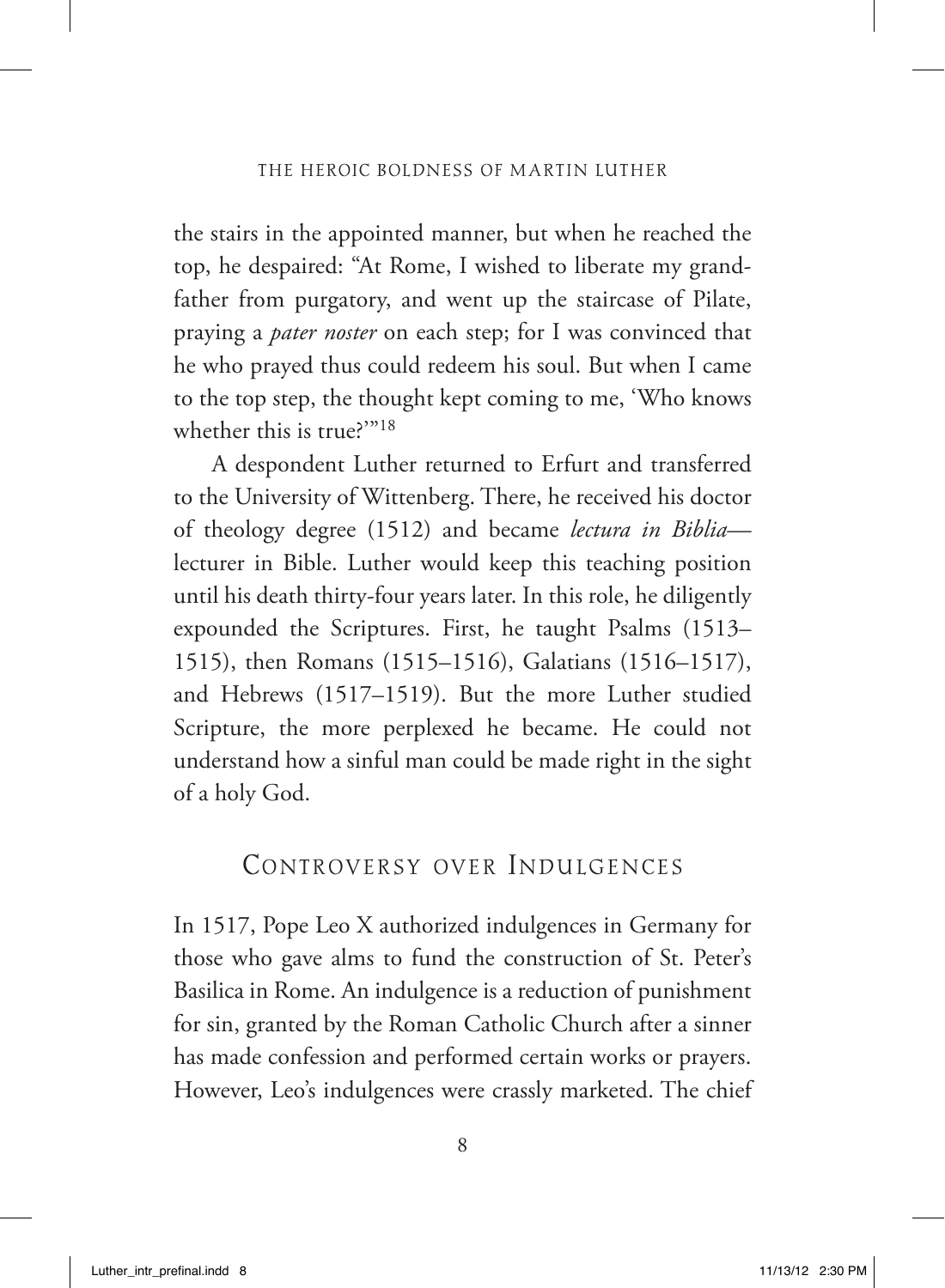#### LUTHER'S LIFE AND LEGACY

agent in the peddling of these indulgences was an itinerate Dominican named John Tetzel. A superb salesman, Tetzel knew how to manipulate public interest. He entered towns in a solemn procession, bearing aloft the papal coat of arms with the papal proclamation of indulgence on a gold-embroidered velvet cushion. A cross was erected in the marketplace. As a crowd gathered, Tetzel preached on heaven, hell, and purgatory. He told his audience that through the purchases of indulgences, they could free their deceased loved ones from purgatory.19 Tetzel would call out:

Do not you hear the voice of your wailing dead parents and others who say, "Have mercy upon me, have mercy upon me, because we are in severe punishment and pain. From this you could redeem us with a small alms and yet you do not want to do so." Open your ears as the father says to the son and the mother to the daughter . . . "We created you, fed you, cared for you and left you our temporal goods. Why are you so cruel and harsh that you do not want to save us, though it only takes so little? You let us lie in flames so that only slowly do we come to the promised glory."20

Tetzel's most famous line was, "As soon as the coin in the coffer rings, the soul from purgatory springs."21

When news of this deception reached Luther, he was deeply disturbed. On October 31, 1517, he nailed a list of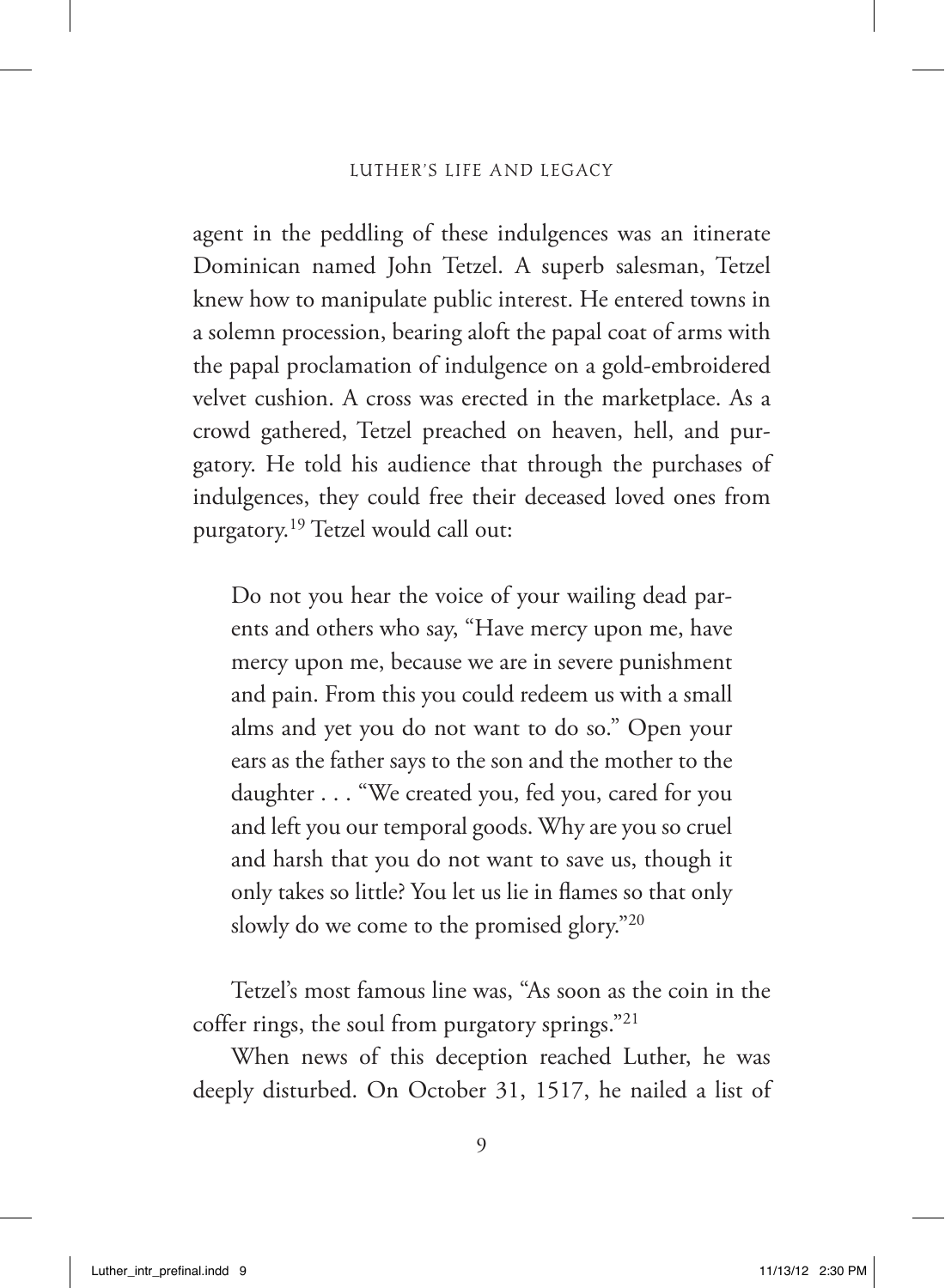ninety-five statements to the front door of the Castle Church in Wittenberg, proposing a public debate about the sale of indulgences. Unknown to Luther, his students took the document to a printer, who published it. As though carried on angels' wings, copies were immediately distributed throughout Saxony. Soon, all Germany was aroused by Luther's ideas. The document Luther had nailed to the door became known as the Ninety-five Theses. Some of them read as follows:

1. When our Lord and Master Jesus Christ said, "Repent," [Matt. 4:17], He willed the entire life of believers to be one of repentance.

2. This word cannot be understood as referring to the sacrament of penance, that is, confession and satisfaction, as administered by the clergy.

6. The pope cannot remit any guilt, except by declaring that it has been remitted by God and by assenting to God's remission; though, to be sure, he may grant remission in cases reserved to his judgment. If his right to grant remission in such cases were despised, the guilt would remain entirely unforgiven.

21. Thus those indulgence preachers are in error who say that a man is absolved from every penalty and saved by the papal indulgences.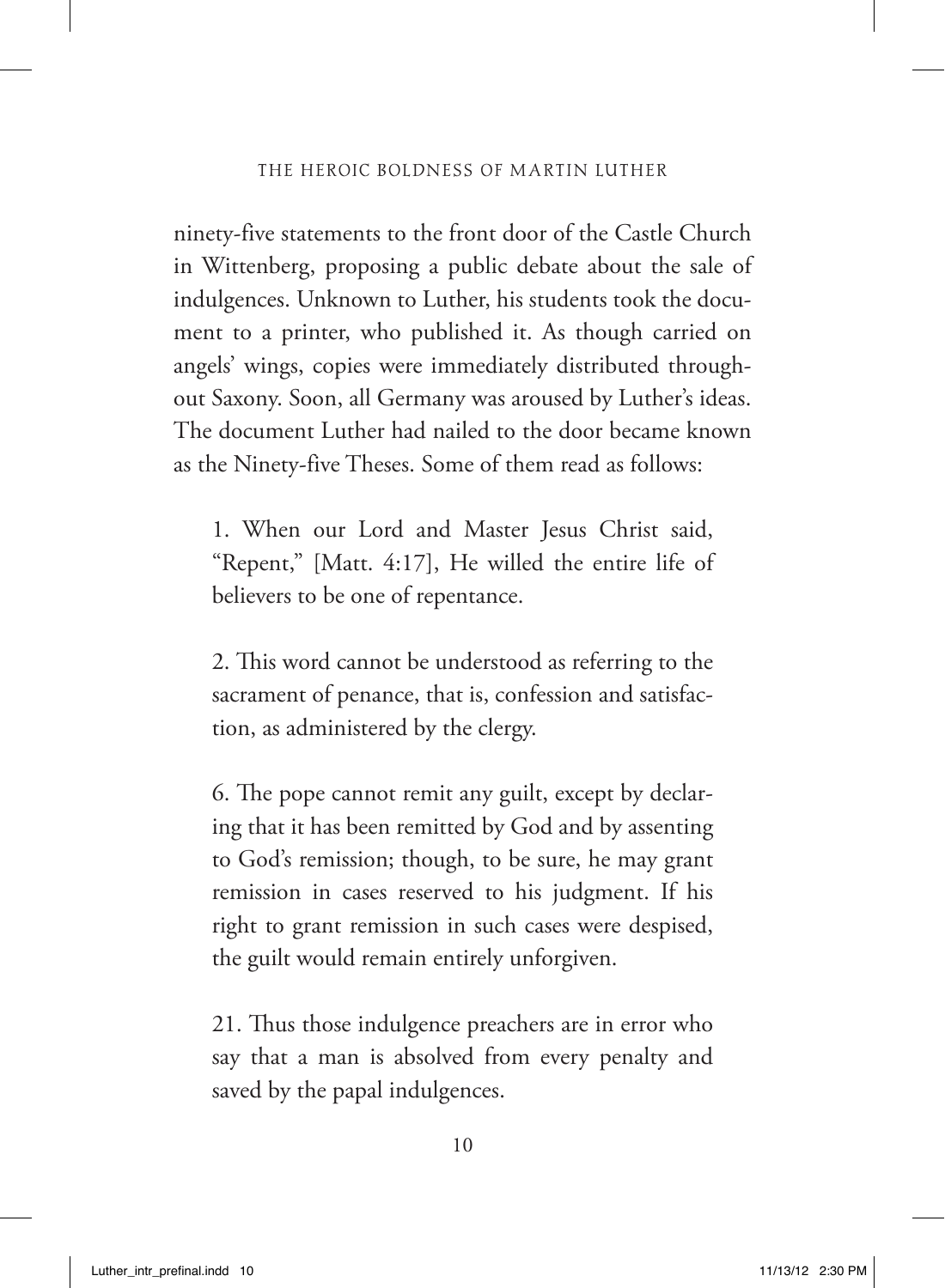53. They are enemies of Christ and of the pope, who bid the Word of God be altogether silent in some Churches, in order that pardons may be preached in others.

54. Injury is done the Word of God when, in the same sermon, an equal or a longer time is spent on pardons than on this Word.

62. The true treasure of the church is the most holy gospel of the glory and grace of God.

79. To say that the cross, emblazoned with the papal arms, which is set up [by the preachers of indulgences], is of equal worth with the Cross of Christ, is blasphemy.22

When news of the theses reached the pope, he denounced Luther for preaching dangerous doctrines and summoned him to Rome. When Luther refused to appear, he was ordered to Augsburg to stand before Cardinal Thomas Cajetan, a distinguished Italian theologian. As the pope's representative to the Imperial Diet, the general assembly of the Holy Roman Empire, Cajetan demanded that Luther recant, return to the heart of the church, and stop his disruption. Luther refused to recant and stated that the pope could err in his ecclesiastical pronouncements.<sup>23</sup> He insisted that the pope's claims be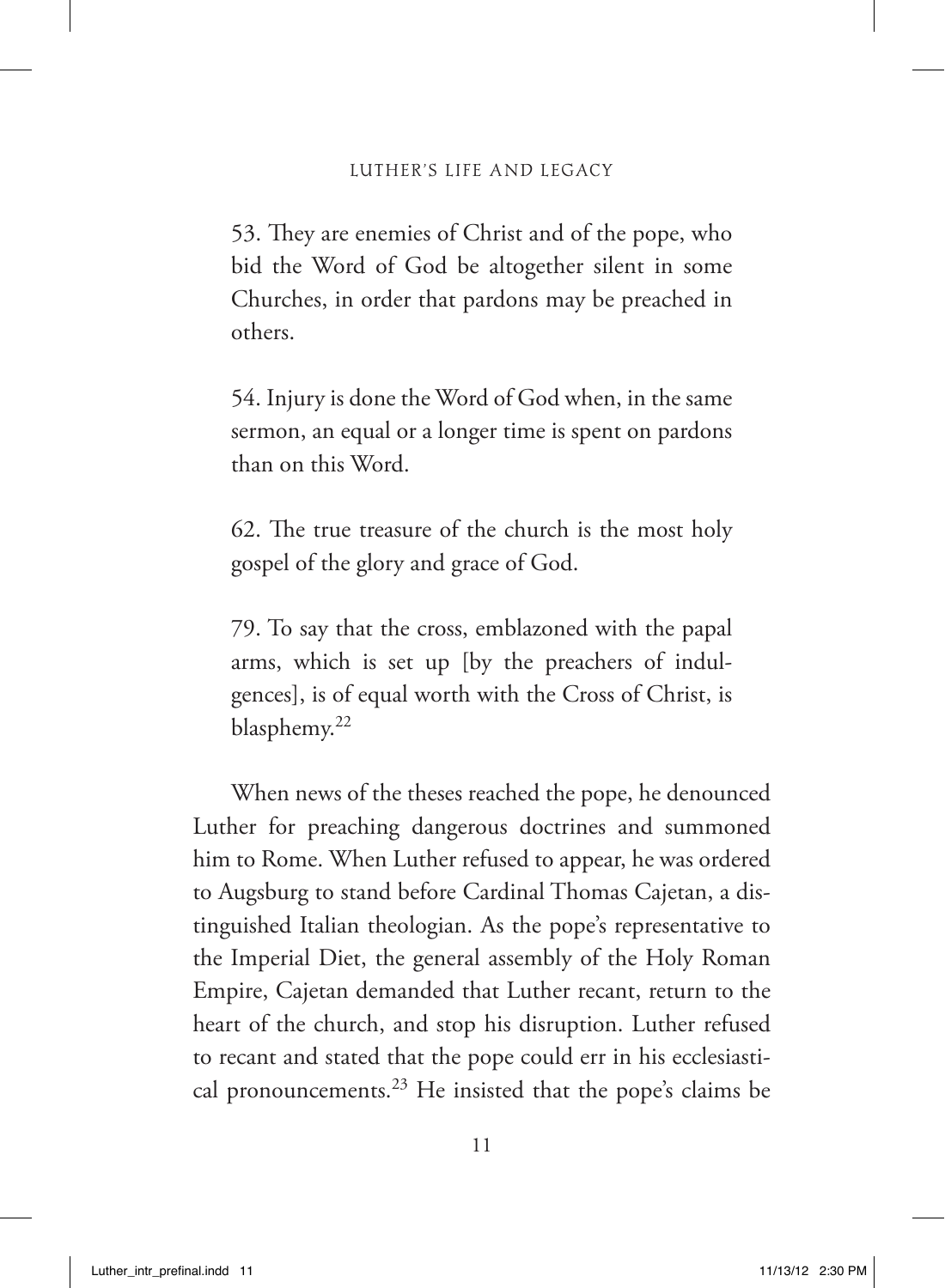#### THE HEROIC BOLDNESS OF MARTIN LUTHER

established by Scripture. Not since John Hus had anyone spoken so daringly against papal authority—and Hus had been executed. Luther left Augsburg in fear of his life and returned to Wittenberg under the protection of Elector Frederick III of Saxony.

# GATES OF PARADISE OPENED

In this brewing firestorm, Luther came to a dramatic breakthrough.24 Amid his soul struggle, he became focused on Romans 1:17, "for in it the righteousness of God is revealed from faith for faith, as it is written, 'The righteous shall live by faith.'" Previously, Luther had understood the righteousness of God mentioned in this verse to mean His active, avenging justice that punishes sinners. He admitted that he hated the righteousness of God, according to this understanding. But while sitting in the tower of the Castle Church in Wittenberg, Luther meditated upon this text, wrestling with its meaning. He writes:

I did not love, yes, I hated the righteous God who punishes sinners, and secretly, if not blasphemously, certainly murmuring greatly, I was angry with God, and said, "As if, indeed, it is not enough, that miserable sinners, eternally lost through original sin, are crushed by every kind of calamity by the law of the Decalogue, without having God add pain to pain by the gospel and also by the gospel threatening us with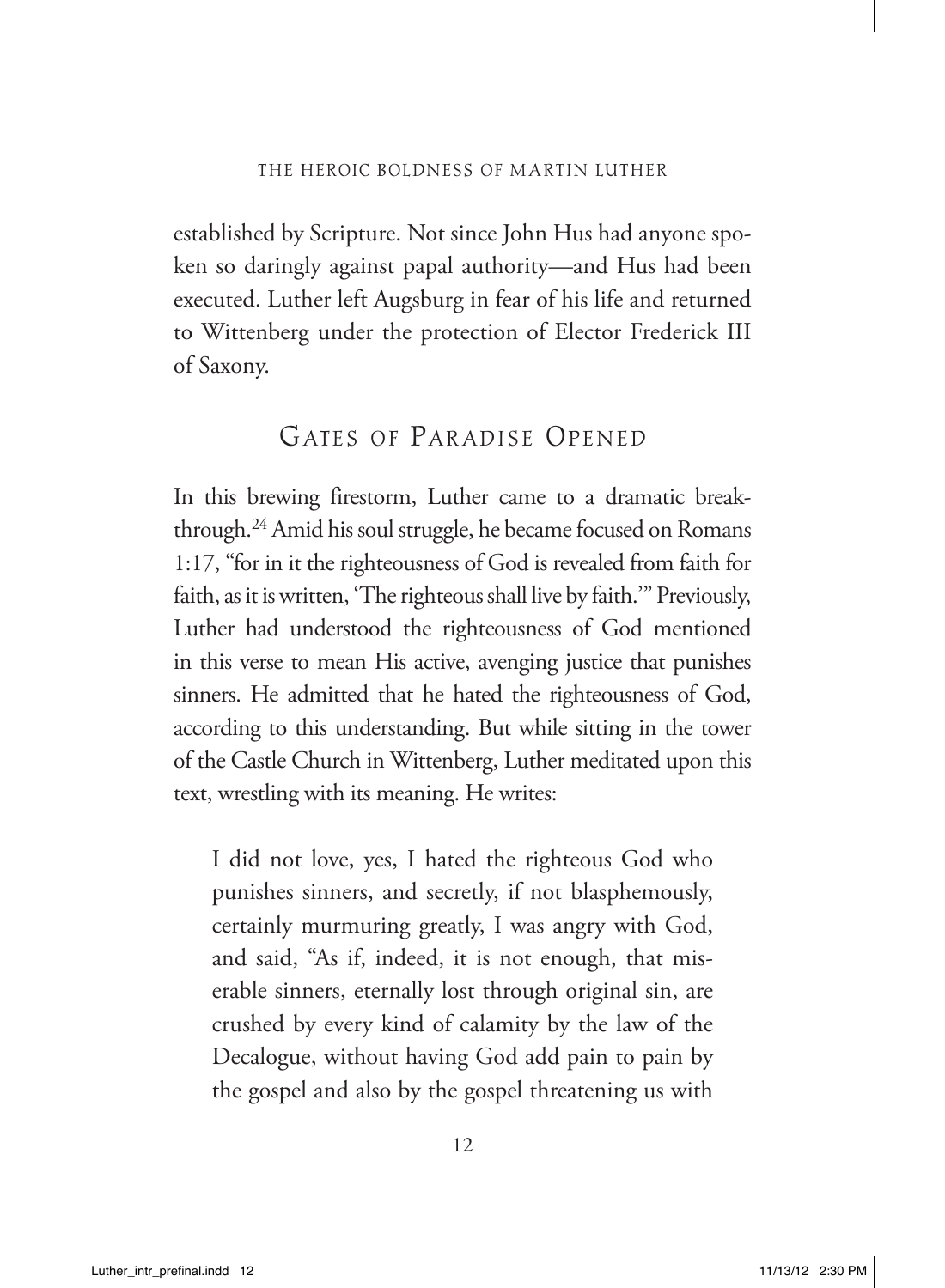his righteousness and wrath!" Thus I raged with a fierce and troubled conscience.<sup>25</sup>

Suddenly, as though a ray of divine light had shone into his darkened heart, Luther grasped the true meaning of the text—the righteousness of God is received as a gift by faith alone in Jesus Christ alone. Luther confessed:

At last, by the mercy of God, meditating day and night, I gave heed to the context of the words, namely, "In it the righteousness of God is revealed, as it is written, 'He who through faith is righteous shall live.'" There I began to understand that the righteousness of God is that by which the righteous lives by a gift of God, namely by faith. And this is the meaning: the righteousness of God is revealed by the gospel, namely, the passive righteousness with which merciful God justifies us by faith, as it is written, "He who through faith is righteous shall live." Here I felt that I was altogether born again and had entered paradise itself through open gates.<sup>26</sup>

In this dramatic conversion, Luther came to realize that sinful man is not saved by his good works. Rather, the righteousness of Christ is imputed to sinners on the basis of faith alone. Luther called this a "foreign righteousness," meaning it is alien to man. Such righteousness comes from outside of him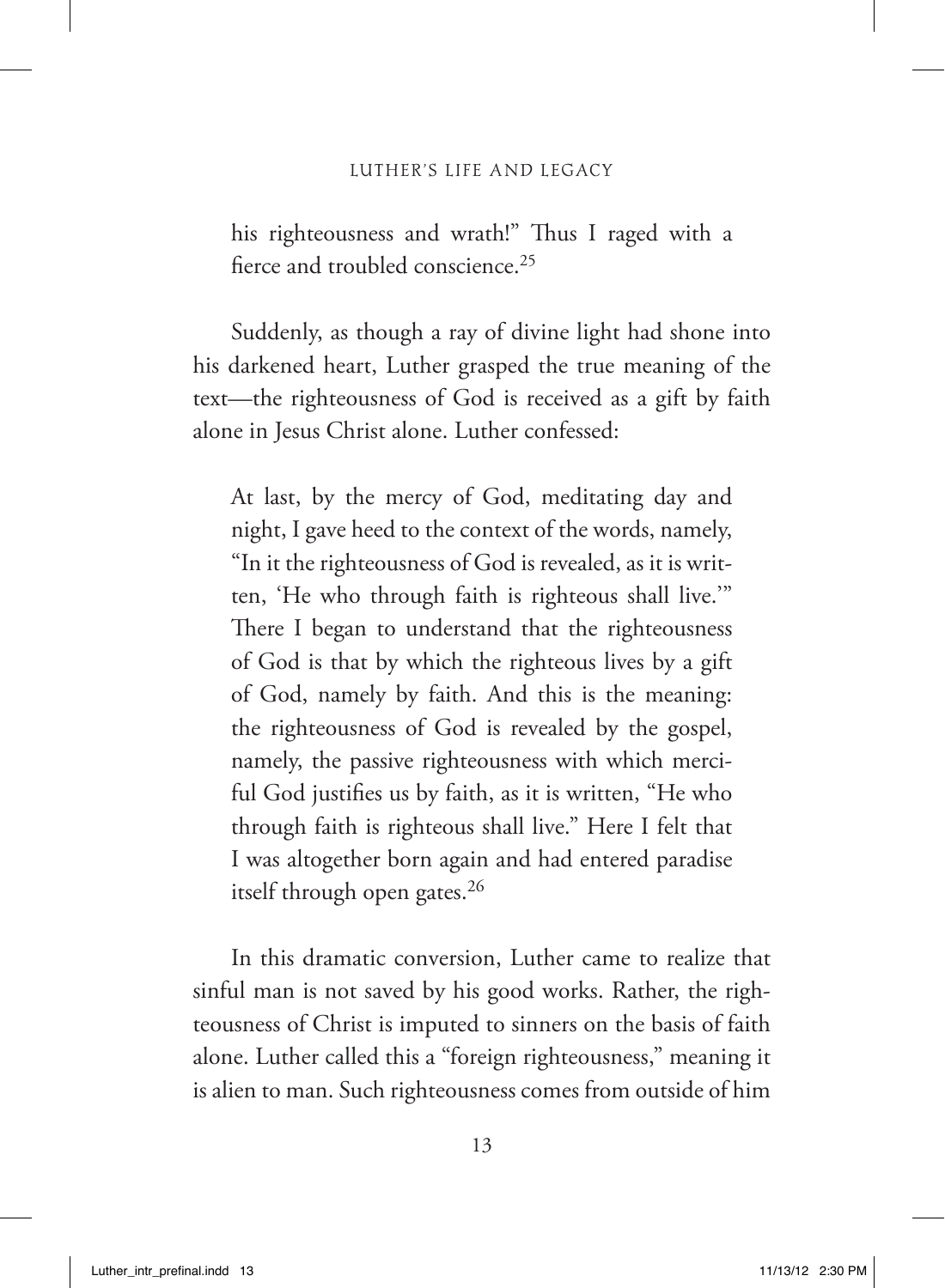#### THE HEROIC BOLDNESS OF MARTIN LUTHER

and is freely given by God. By this realization, justification by faith alone—*sola fide*—became the material principle of the Reformation, namely, the very matter of the gospel.

# ENTERING FIERY ORDEALS

Luther preached this truth in a landmark sermon, "Two Kinds of Righteousness."27 In this bold exposition, he asserted: "Through faith in Christ, therefore, Christ's righteousness becomes our righteousness and all that he has becomes ours; rather, He Himself becomes ours. . . . Such a faith is called 'the righteousness of God.' . . . This is the righteousness given in place of the original righteousness lost in Adam."28 In this sermon, Luther proclaimed that which had been virtually lost for a thousand years, namely, the gospel of grace.

This message of justification by faith alone directly clashed with Rome's message of justification by faith *and* works. A fiery controversy erupted. Luther was ordered to appear in Leipzig for a disputation with another imposing Catholic figure, the master theologian of Rome, Martin Eck. At the heart of this debate was the issue of indulgences, and the authority and infallibility of the pope. In this debate, Luther was outspoken; he denied the infallibility of church councils and rejected papal authority: "I assert that a council has sometimes erred and may sometimes err. Nor has a council authority to establish new articles of faith. . . . Councils have contradicted each other. . . . A simple layman armed with Scripture is to be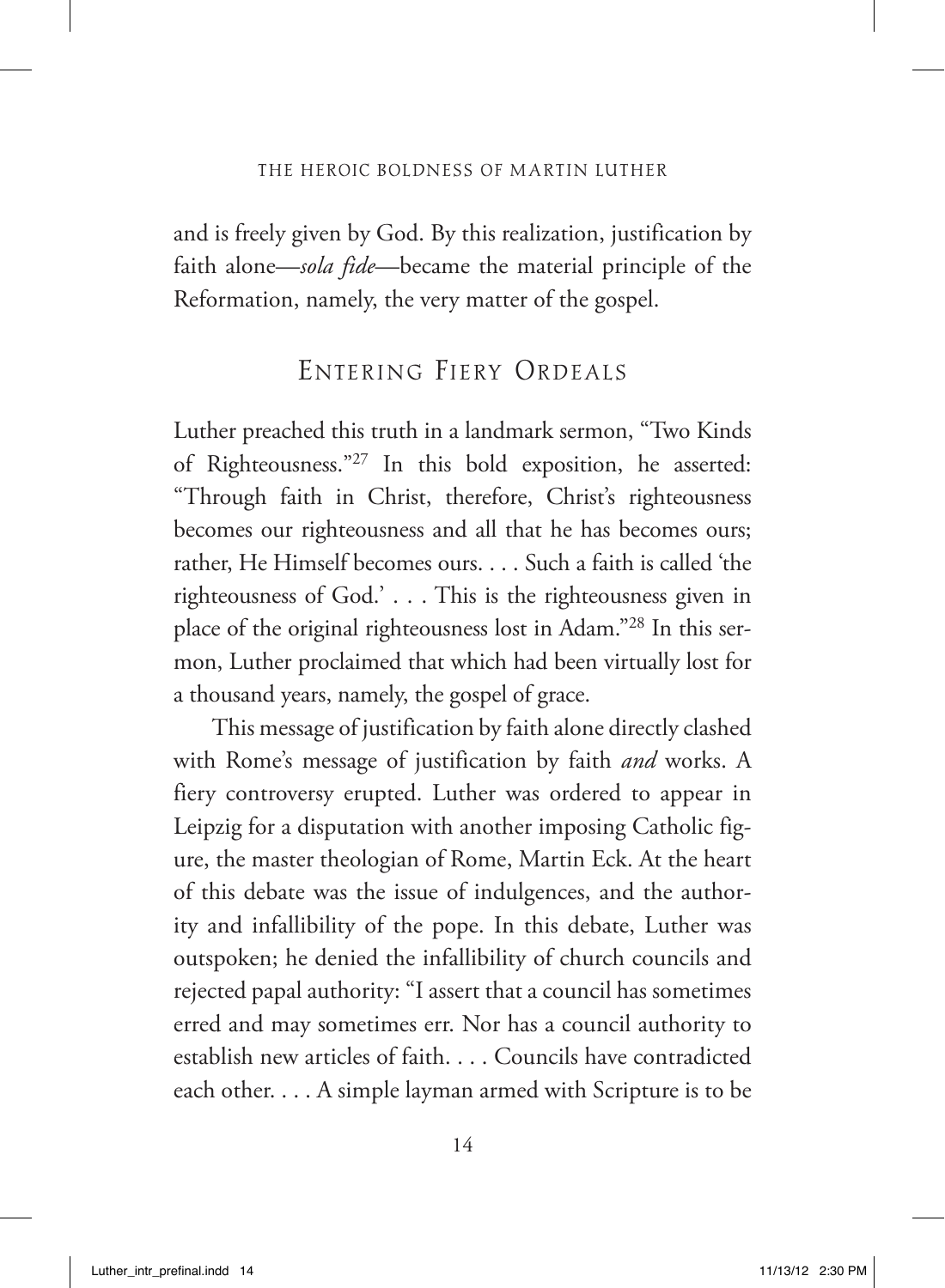believed above a pope or council. . . . For the sake of Scripture we should reject pope and council."<sup>29</sup> By this daring confession, Luther struck the very live nerve of authority in the church—the question of whether supreme authority lies with the pope or with Scripture.

On June 15, 1520, Pope Leo issued a papal bull, an edict that was sealed with a *bulla*, or red seal. It declared that if Luther did not repent, he would be excommunicated from the Roman Catholic Church within sixty days. Forty-one of Luther's beliefs were judged heretical. The papal edict begins: "Arise, O Lord, and judge Your cause. A wild boar has invaded Your vineyard."<sup>30</sup> The pope's denunciation depicted Luther as an unrestrained, out-of-control animal that needed to be removed from the church.

# TAKING UP A POLEMICAL PEN

Rather than back down, Luther courageously wrote three polemical treatises in defiance of the pope. In July 1520, Luther wrote *Address to the Christian Nobility of the German Nation*. The pope and his priests, he protested, had built artificial walls to protect themselves from any reform. Though the pope and his hierarchy claimed they alone had the power to interpret Scripture, Luther maintained the priesthood of all believers:

It is pure invention that pope, bishops, priests and monks are called the spiritual estate while princes,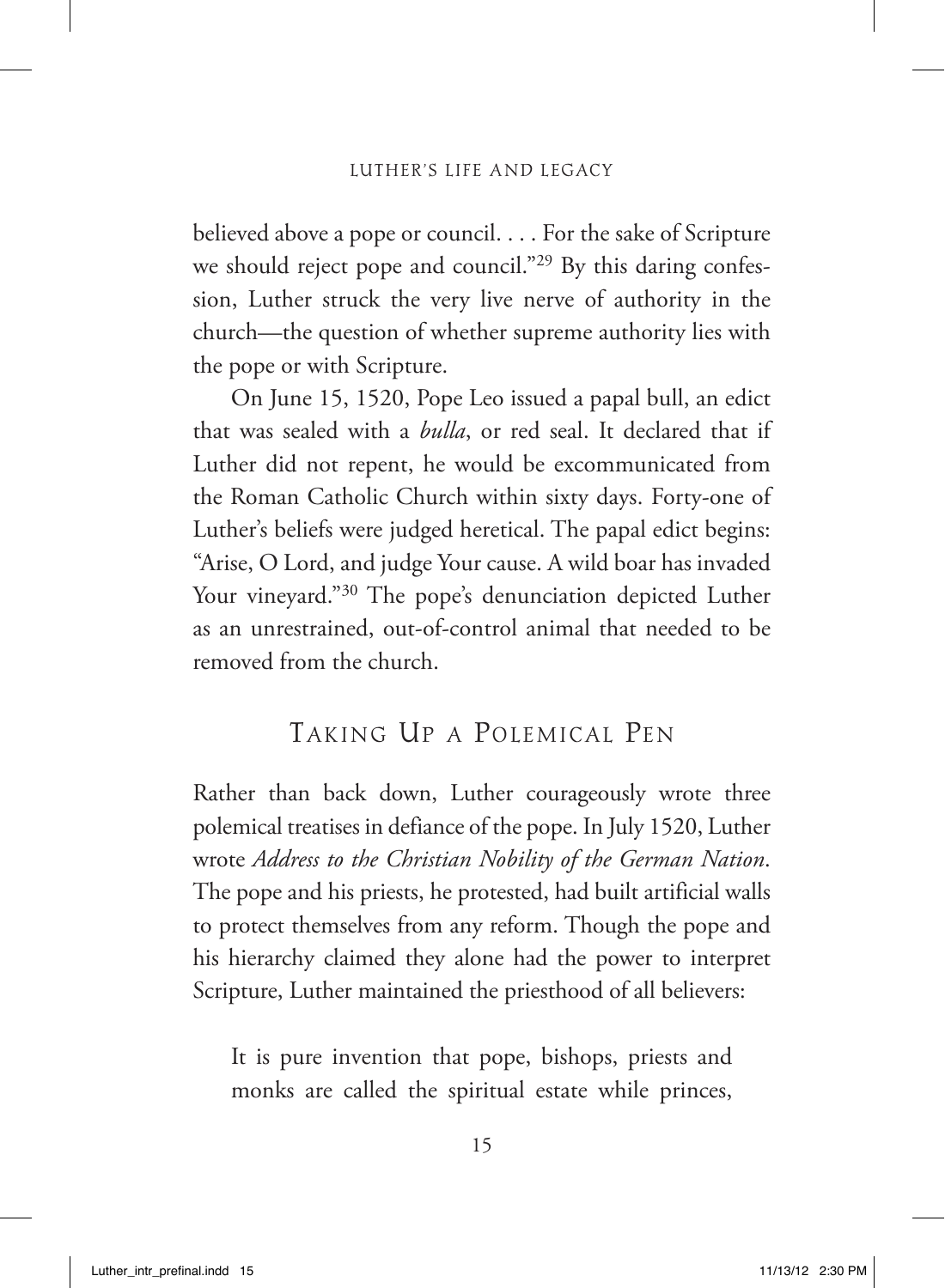lords, artisans, and farmers are called the temporal estate. . . . All Christians are truly of the spiritual estate, and there is no difference among them except that of office.  $\ldots$  [The] claim that only the pope may interpret Scripture is an outrageous fancied fable.<sup>31</sup>

Two months later, Luther issued *The Babylonian Captivity of the Church.*This work attacked the sacramental system of the Roman Catholic faith. He vehemently denied the saving efficacy of the Mass. Likewise, Luther recognized as valid sacraments only baptism and the Lord's Supper, denying the other five sacraments practiced by Rome. He further opposed Rome for withholding Communion from the laity and for teaching that the Mass is a sacrifice offered to God: "What is asserted without the Scriptures or proven revelation may be held as an opinion, but need not be believed."32 By this confession, Luther again asserted that supreme authority rests in Scripture alone.

Luther wrote a third tract against the pope the following month, November 1520. Titled *Freedom of the Christian Man*, this work taught the doctrine of justification by faith alone in direct contradiction of Roman dogma. Luther wrote:

Even Antichrist himself, if he should come, could think of nothing to add to its [the papacy's] wickedness. . . . A Christian is a perfectly free lord of all, subject to none. A Christian is a perfectly dutiful ser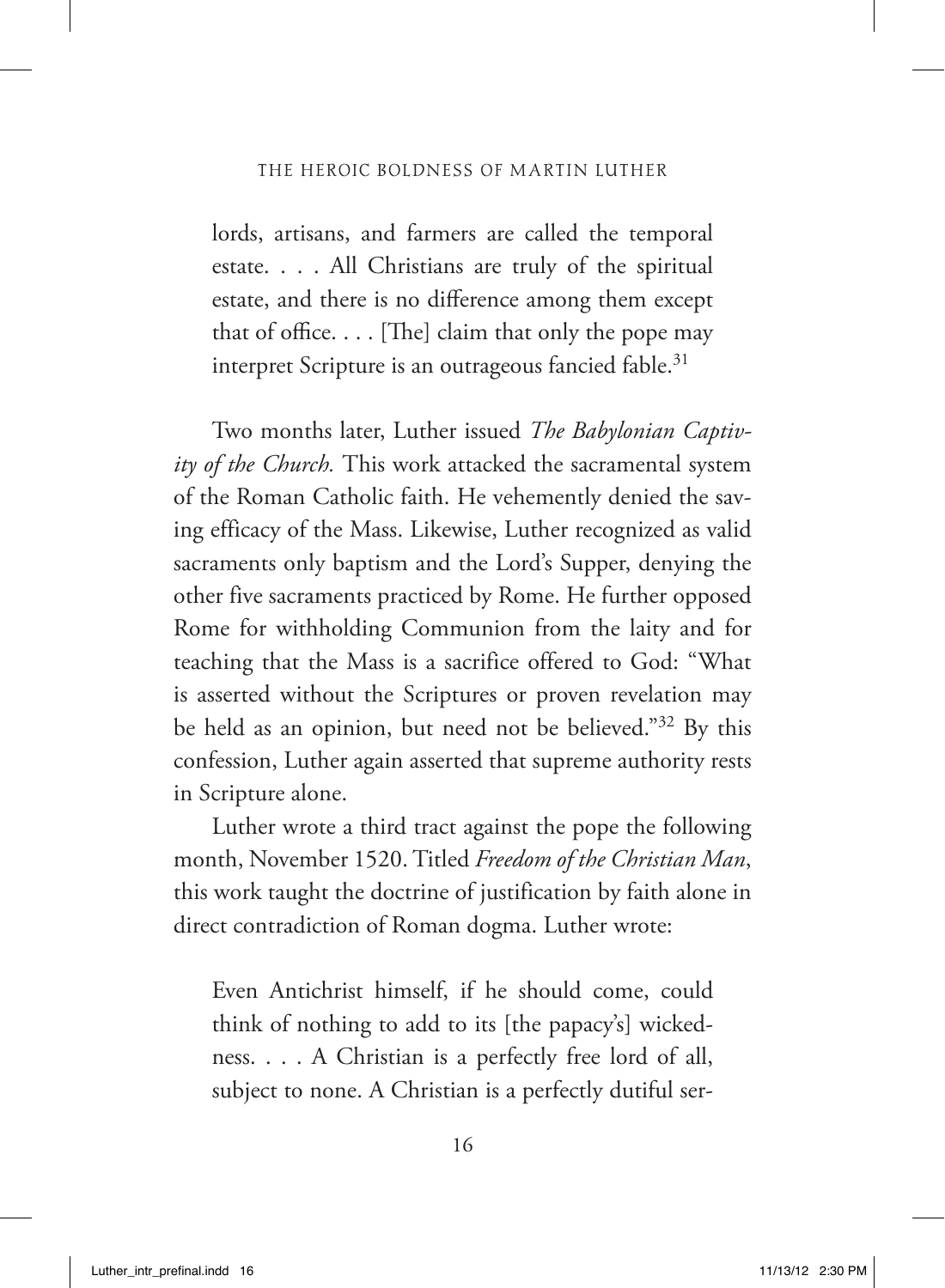vant of all, subject to all. . . . He needs no works to make him righteous and save him, since faith alone abundantly confers all those things. . . . All sin is swallowed up by the righteousness of Christ.<sup>33</sup>

At last, Luther responded to the papal bull. On December 10, 1520, he invited a large crowd outside the city walls of Wittenberg, where he brazenly burned the pope's excommunication decree and other books of church law. This audacious act was an unprecedented defiance. Thomas Lindsay writes, "It is scarcely possible for us in the twentieth century, to imagine the thrill that went through Germany, and indeed through all Europe, when the news spread that a poor monk had burnt the Pope's Bull."34 Like the fires in Luther's soul, the embers of reformation were growing hotter. However, this bold act made Luther a marked man.

# SUMMONED TO WORMS

The Holy Roman Emperor Charles V demanded that Luther appear before the Imperial Diet in order to officially recant. Despite warnings from friends, Luther fearlessly traveled to the city of Worms, where the Diet was meeting. Before the political and ecclesiastical powers of the day, Luther was shown his books on a table. Johann Eck, an official of the archbishop of Treves, pressed him: "Will you retract them? Yes or no." Sensing the magnitude of the moment, Luther asked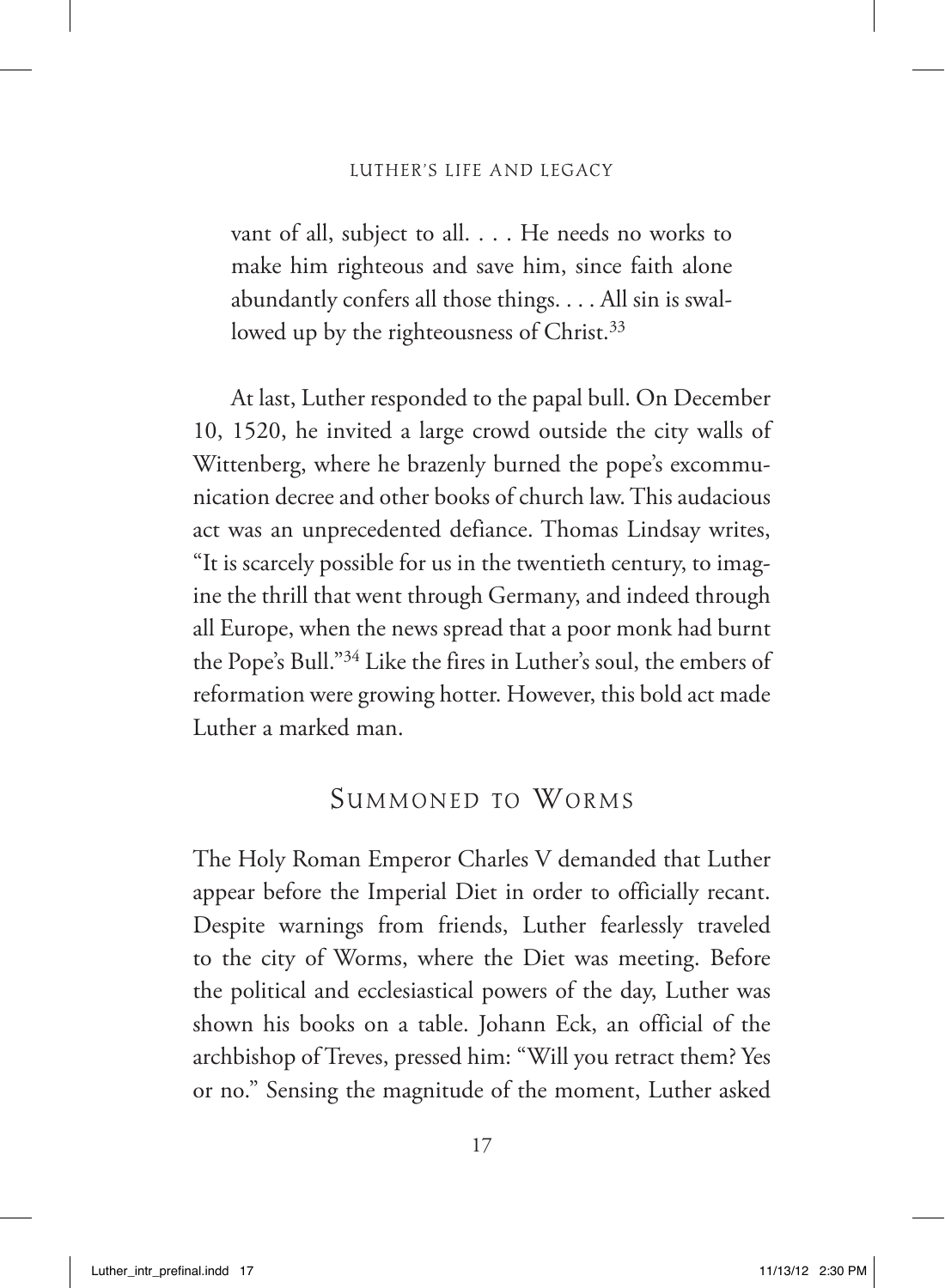#### THE HEROIC BOLDNESS OF MARTIN LUTHER

for time. The next day, April 18, 1521, he replied with his now-famous words:

Unless I am convinced by the testimony of the Scriptures or by clear reason (for I do not trust either in the pope or in councils alone, since it is well known that they have often erred and contradicted themselves), I am bound by the Scriptures I have quoted and my conscience is captive to the Word of God. I cannot and I will not recant anything, since it is neither safe nor right to go against conscience. I cannot do otherwise, here I stand, may God help me, Amen.<sup>35</sup>

By this bold assertion, Luther declared the Bible to be the ultimate authority above popes and councils. The ax had been laid to the root (Matt. 3:10). Charles V condemned Luther as a heretic and placed a price on his head. When Luther left Worms, he had twenty-one days for safe passage to Wittenberg in order to put his affairs in order. But as he traveled, he was kidnapped by his supporters, who hid him in the Wartburg Castle near Eisenach.

Realizing the central importance of the Scriptures, Luther gave himself to translating the New Testament from Desiderius Erasmus' Greek New Testament<sup>36</sup> into the German language. He stated, "I shall be hiding here until Easter . . . and translate the New Testament into German, an undertaking our friends request. . . . I wish every town would have its interpreter, and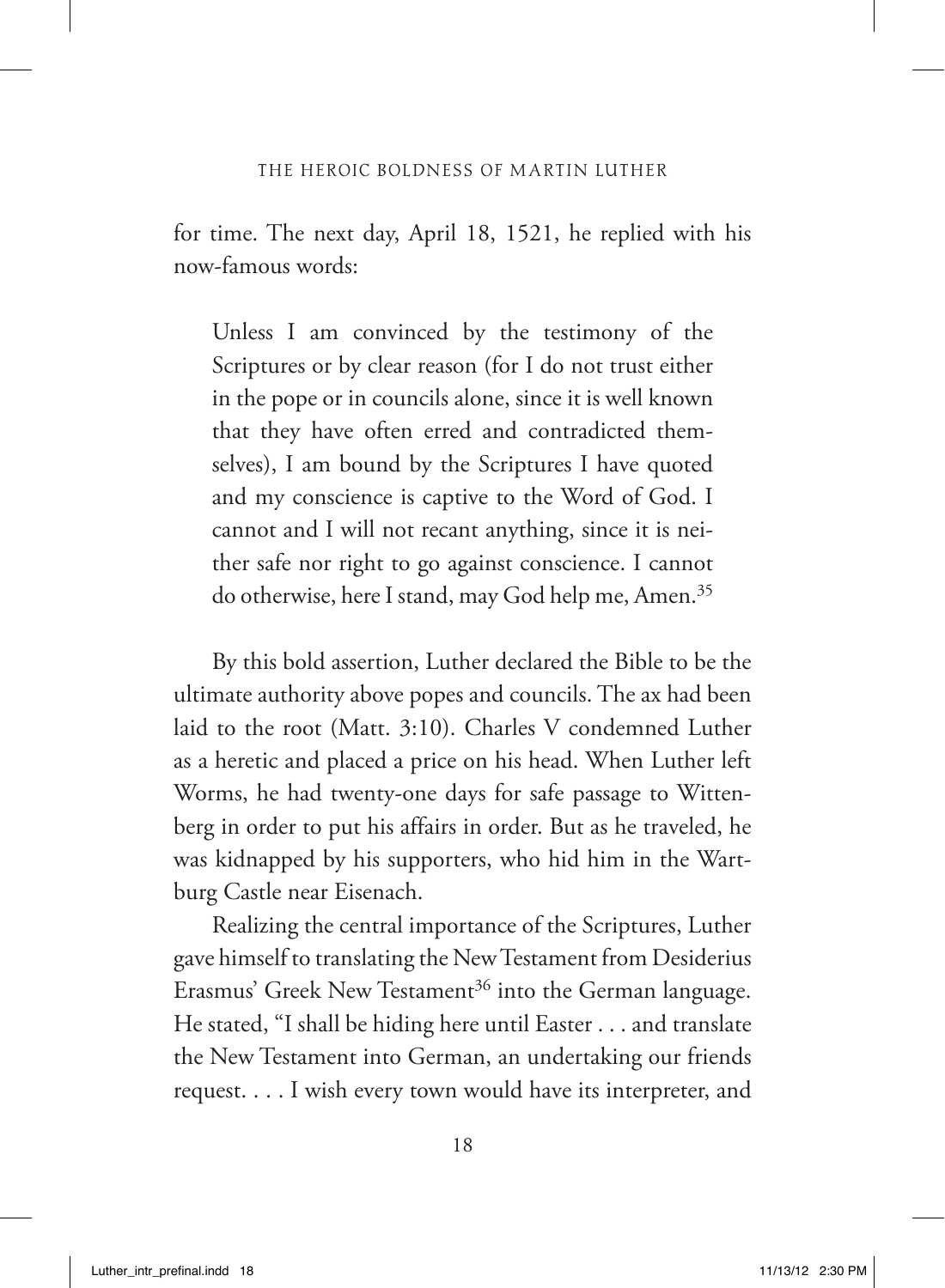that this book alone, in all languages, would live in the hands, eyes, ears, and hearts of all people."37 Luther published his German New Testament on September 21, 1522, a remarkable gift to his countrymen. This translation work caused the Reformation fires to spread even swifter.

Luther was asked to explain the mounting success of the Reformation. He responded with unwavering confidence in God's Word: "I simply taught, preached, and wrote God's Word; otherwise I did nothing. And while I slept . . . the Word so greatly weakened the papacy that no prince or emperor ever inflicted such losses upon it. I did nothing; the Word did everything."38 The Protestant movement was founded on Scripture alone and therefore could not be stopped.

### MARRIAGE, MINISTRY, AND MUSIC

The forward movement of truth always causes friction. A heated debate soon erupted between Luther and Erasmus, the great humanist scholar, over the nature of salvation. On September 1, 1524, Erasmus released *Diatribe on the Freedom of the Will*, opposing Luther's denial of man's free will. Luther intentionally delayed his response and, at the age of fortytwo, married Katherine von Bora in April 1525. She was a twenty-six-year-old escaped nun who was equally committed to the Reformation cause. Luther claimed he married to upset the pope and "make the angels laugh and the devils weep."39 Their union brought six children and much joy to Luther.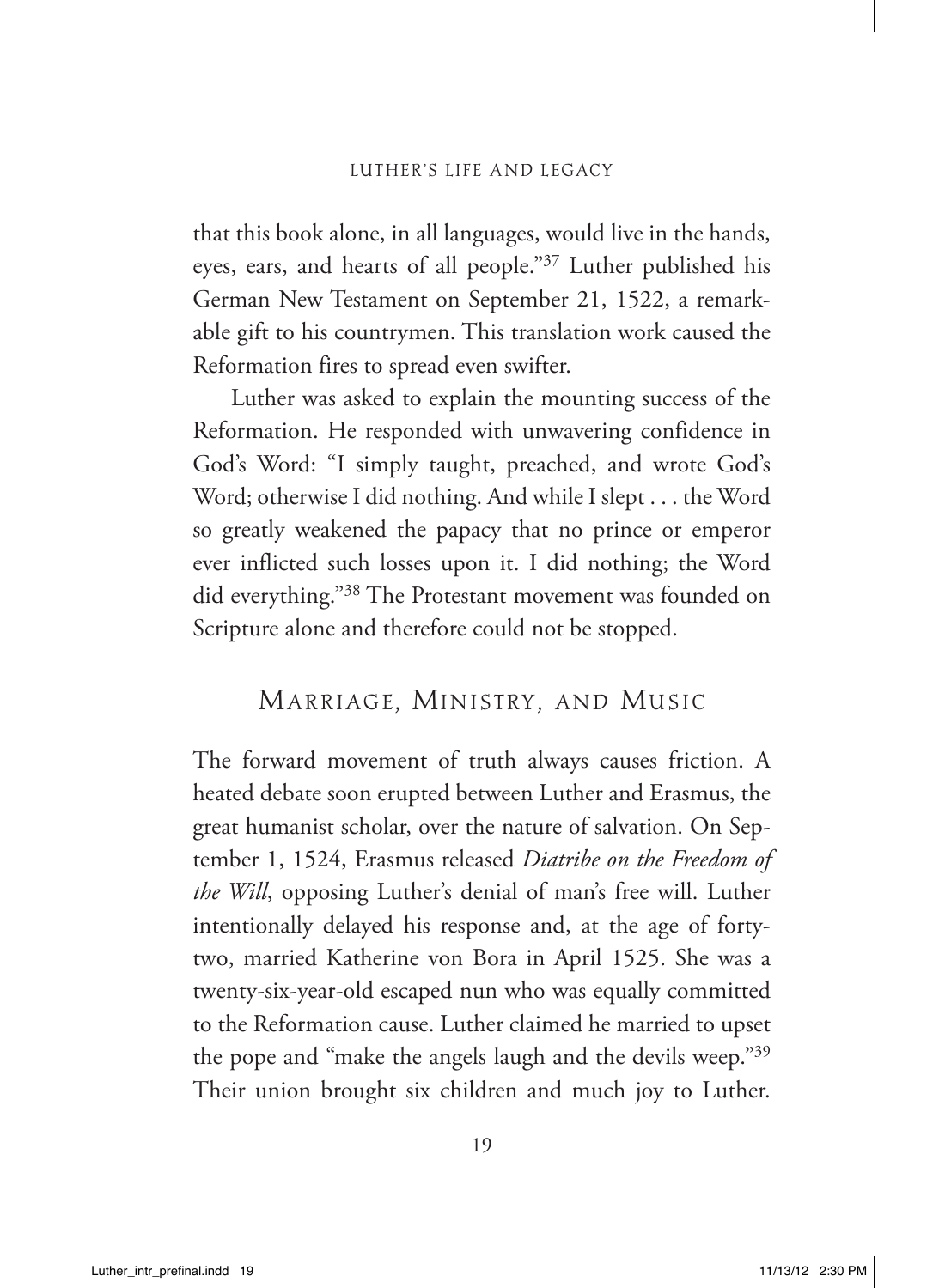This happy family life would help ease the mounting stresses of his expanding ministry.

In December 1525, Luther answered Erasmus, issuing his magnum opus, a masterful polemic titled *The Bondage of the Will*, which denied the freedom of the human will. This sixteenth-century classic is one of the most important books ever written. In it, Luther thanked Erasmus for not troubling him with trivial matters, but for addressing the core issue of the Reformation, namely, how a sinner finds salvation in Christ. The book is a strong declaration of the sovereignty of grace in salvation.

In this work, Luther maintained that sin renders man completely unable to choose salvation. He explains: "The human will is placed between the two [riders] like a beast of burden. If God rides it, it wills and goes where God wills. . . . If Satan rides it, it wills and goes where Satan wills; nor can it choose to run to either of the two riders or to seek him out, but the riders themselves contend for the possession and control of it."40 The Devil is the rider of the unconverted man, Luther said. Satan restrains that man's will from believing in Christ. God, on the other hand, is the Rider of the will of the one whom He brings into a state of grace.

By 1527, Luther showed signs of becoming weary in the battle for truth. He was stricken by tightness in his chest, dizziness, and fainting spells. He experienced weakness so severe that he feared he was about to die. Luther lamented: "I spent more than a week in death and in hell. My entire body was in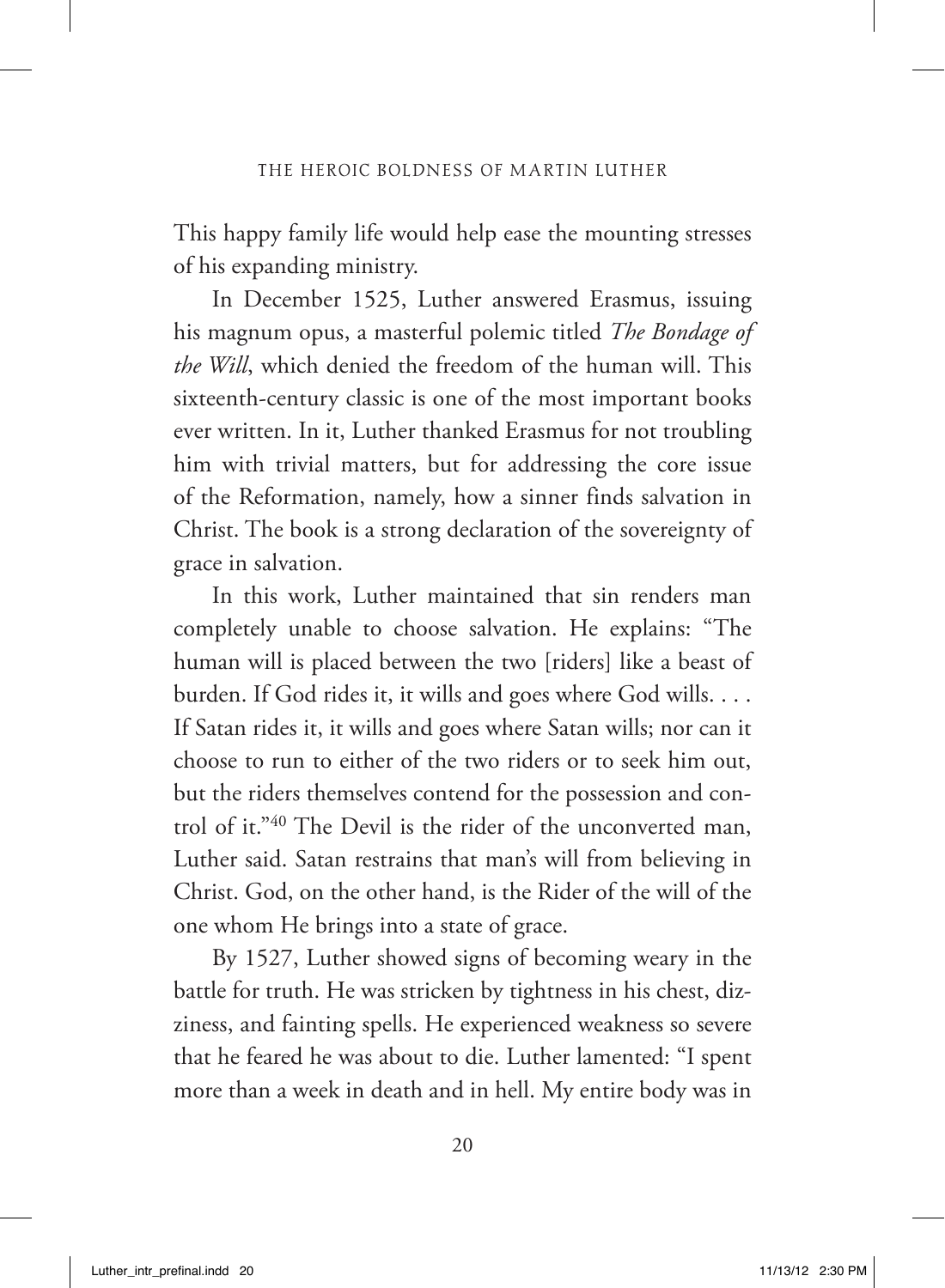pain, and I still tremble. Completely abandoned by Christ, I labored under the vacillations and storms of desperation."<sup>41</sup> Compounding his weakness, the Black Plague swept through Germany. Many fled, but Luther chose to remain in Wittenberg and opened his home as a hospital. Amid the crisis, he almost lost his young son to death. At this soul-crushing time, he wrote his most famous hymn, "A Mighty Fortress Is Our God," based on Psalm 46. God is "a bulwark never failing," he wrote, whose "kingdom is forever." Without doubt, God was the inexhaustible source of Luther's strength.

# CHURCH UNITY AND DIVISIONS

Through Luther's writings, the Reformation spread, and the major cities of Germany embraced the new cause.<sup>42</sup> His influence expanded to the surrounding countries. University students in England at Oxford and Cambridge were reading his works and being won to Christ and the cause of the Reformation. The same was true in France at the Universities of Paris, Orléans, and Bourgeois. Young men came from around Europe to learn from this great Reformer and to sit under his biblical preaching.

But the movement soon suffered its first major disagreement. A conflict arose over the nature of the Lord's Supper. The Reformers emphatically rejected the Roman doctrine of transubstantiation. However, they were divided over the Supper's true nature. Luther taught consubstantiation, that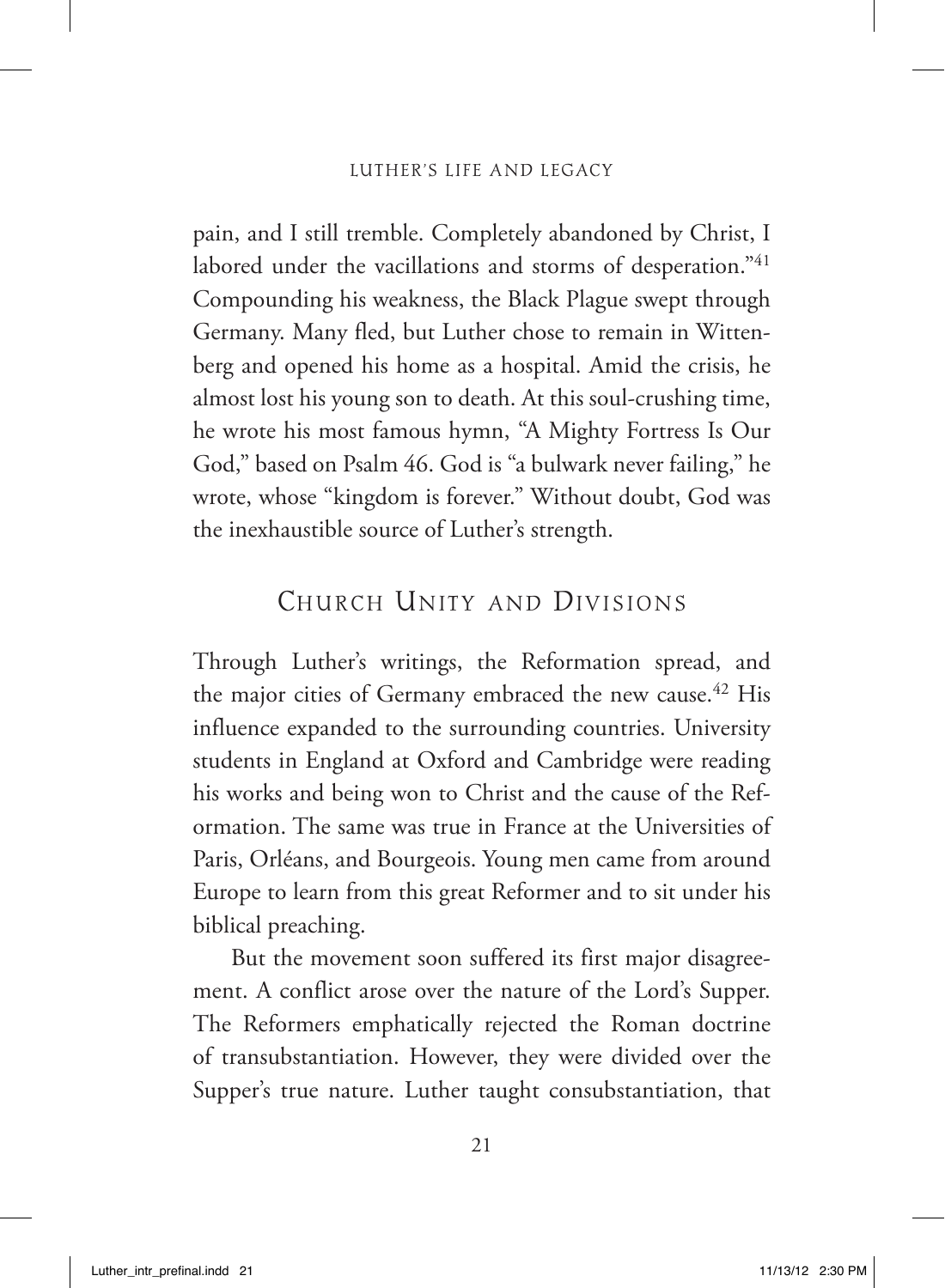#### THE HEROIC BOLDNESS OF MARTIN LUTHER

the body and blood of Christ are present with the elements. Ulrich Zwingli in Zurich, Switzerland, maintained that the elements are simply a memorial of Christ's body and blood. (Later, John Calvin in Geneva, Switzerland, would insist on the spiritual presence of Christ in Communion.) To settle the division, the Marburg Colloquy (1529) was called. Luther and Zwingli faced each other and argued their positions, but agreement could not be reached.

To help with the mounting demands on Luther, Elector John the Steadfast gave him the monastery in Wittenberg in which to live (1532). It was a three-story building with forty rooms on the first floor alone. There Luther lived and hosted his students and many visitors. His dinner dialogues with guests in the monastery home were compiled into his *Table Talk*.

For the duration of his life, Luther maintained a grueling workload. He tirelessly gave himself to lecturing, preaching, teaching, writing, debating, and leading. But this labor came at a high price physically. Each conflict extracted something from him and left him weaker. The mounting stress of the Reformation weighed on his aging shoulders. Due to uric acid stones, severe arthritis, heart problems, and digestive disorders, Luther's friends feared he would die in 1537. His poor health caused his writing production to drop dramatically. But the Lord restored his health and enabled him to continue his workload. In 1541, he again became seriously ill and thought he would pass from this world. Yet God's gracious hand once again raised him up to continue the work of reform.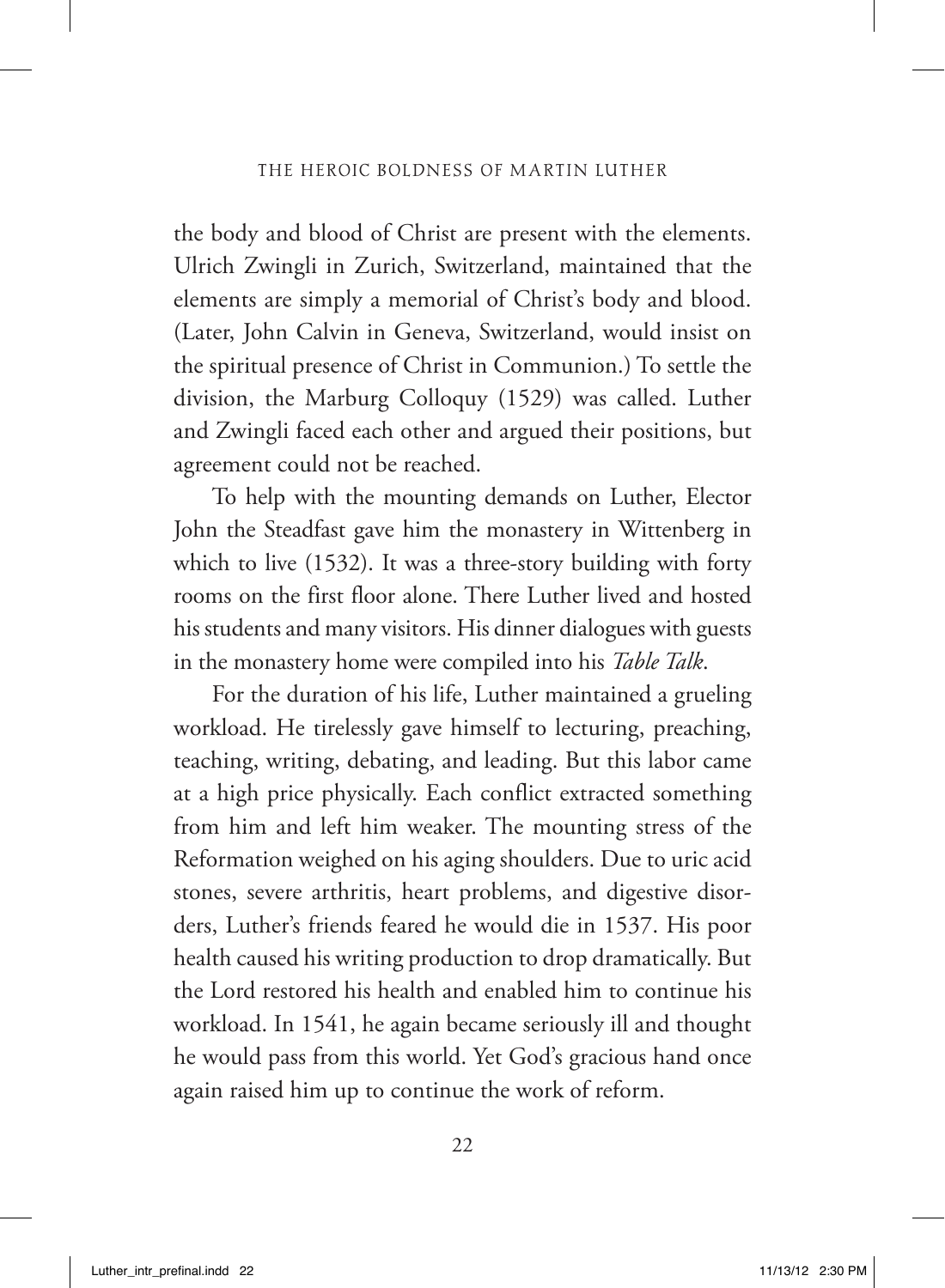#### LUTHER'S LIFE AND LEGACY

### FAITHFUL TO THE END

On January 23, 1546, Luther traveled to Eisleben, his hometown, to arbitrate a family dispute between two brothers, the counts of Mansfield. Through his mediation, the two reconciled. However, Luther, sixty-two years old and weary of the many demands on his life, fell ill. Knowing the end was near, he wrote his last will and testament. It began with the words, "I am well known in heaven, on earth, and in hell,"43 a true statement of the result of his bold stance throughout his life.

In his last moments, Luther was asked by his friend Justus Jonas, "Do you want to die standing firm on Christ and the doctrine you have taught?" He answered emphatically, "Yes!" Luther's last words were: "We are beggars. This is true."<sup>44</sup> He died in Eisleben on February 18, 1546, within sight of the font where he was baptized as an infant.<sup>45</sup> Luther's body was carried to Wittenberg as thousands of mourners lined the route. Church bells tolled for their fallen leader.

Luther was buried, appropriately, in the Castle Church of Wittenberg. This was the very church where, twenty-nine years earlier, he had nailed his Ninety-five Theses. His final resting place was immediately below the pulpit, where he had so often stood to preach the Word. His wife, Katherine, wrote: "For who would not be sad and afflicted at the loss of such a precious man as my dear lord was. He did great things not just for a city or a single land, but for the whole world."46 The influence of her husband did, indeed, reach around the globe.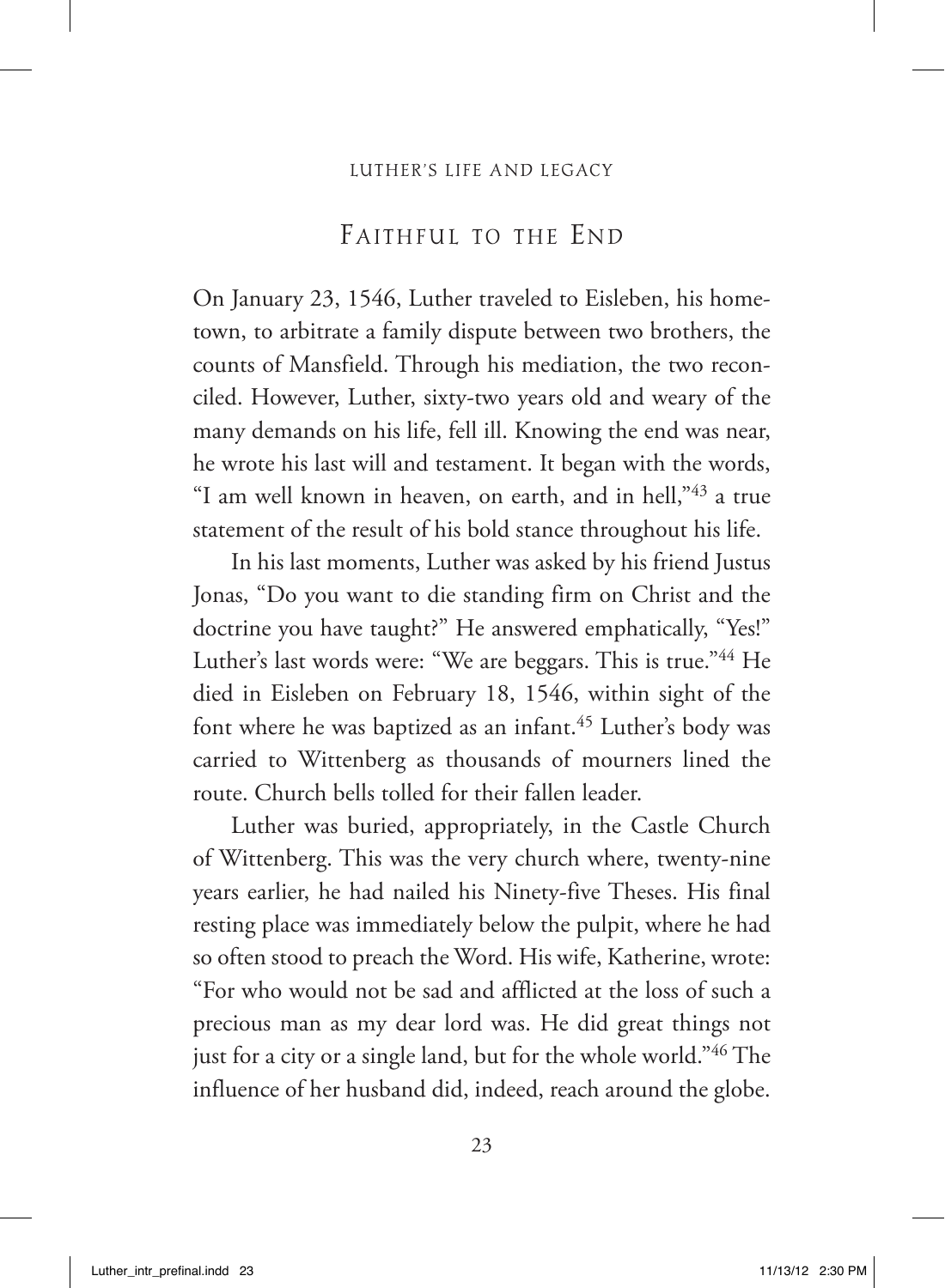#### THE HEROIC BOLDNESS OF MARTIN LUTHER

Given such an extraordinary life, we must ask: What was the driving force of Luther's ministry? What made him so powerful in the pulpit? What were the distinctive features of his dynamic preaching? What were the core commitments that shaped his bold proclamation of the Word? In the chapters that follow, we will consider some of the factors that undergirded Luther's heroic boldness in preaching.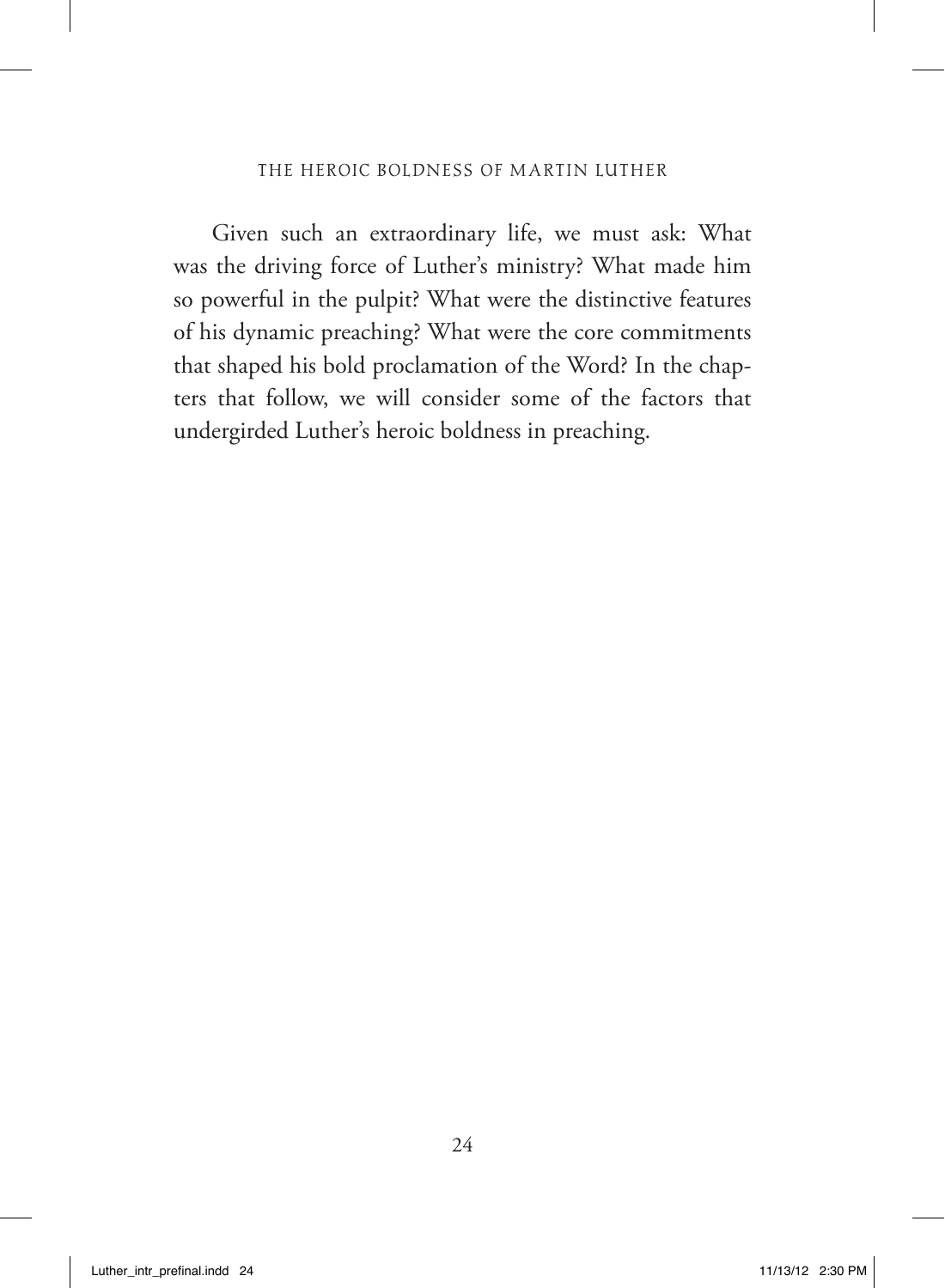# ABOUT THE AUTHOR

Dr. Steven J. Lawson is the senior pastor of Christ Fellowship Baptist Church in Mobile, Alabama, a teaching fellow of Ligonier Ministries, and professor of preaching at The Master's Seminary.

He is a graduate of Texas Tech University (B.B.A.), Dallas Theological Seminary (Th.M.), and Reformed Theological Seminary (D.Min.)

Dr. Lawson is the author of eighteen books, including *The Gospel Focus of Charles Spurgeon*, *The Unwavering Resolve of Jonathan Edwards*, and *The Expository Genius of John Calvin*, all in the Long Line of Godly Men Profiles series from Reformation Trust Publishing, for which he serves as series editor. His other titles include *Pillars of Grace*, *Foundations of Grace*, *Famine in the Land*, and a two-volume commentary on the Psalms. His books have been translated into various languages around the world, including Russian, Italian, Portuguese, Spanish, and Indonesian.

He has contributed articles to *Bibliotheca Sacra*, *The Southern Baptist Journal of Theology*, *Faith and Mission*, *Decision* magazine, *Discipleship Journal*, and *Tabletalk*, among other journals and periodicals.

The focus of Dr. Lawson's ministry is the verse-by-verse